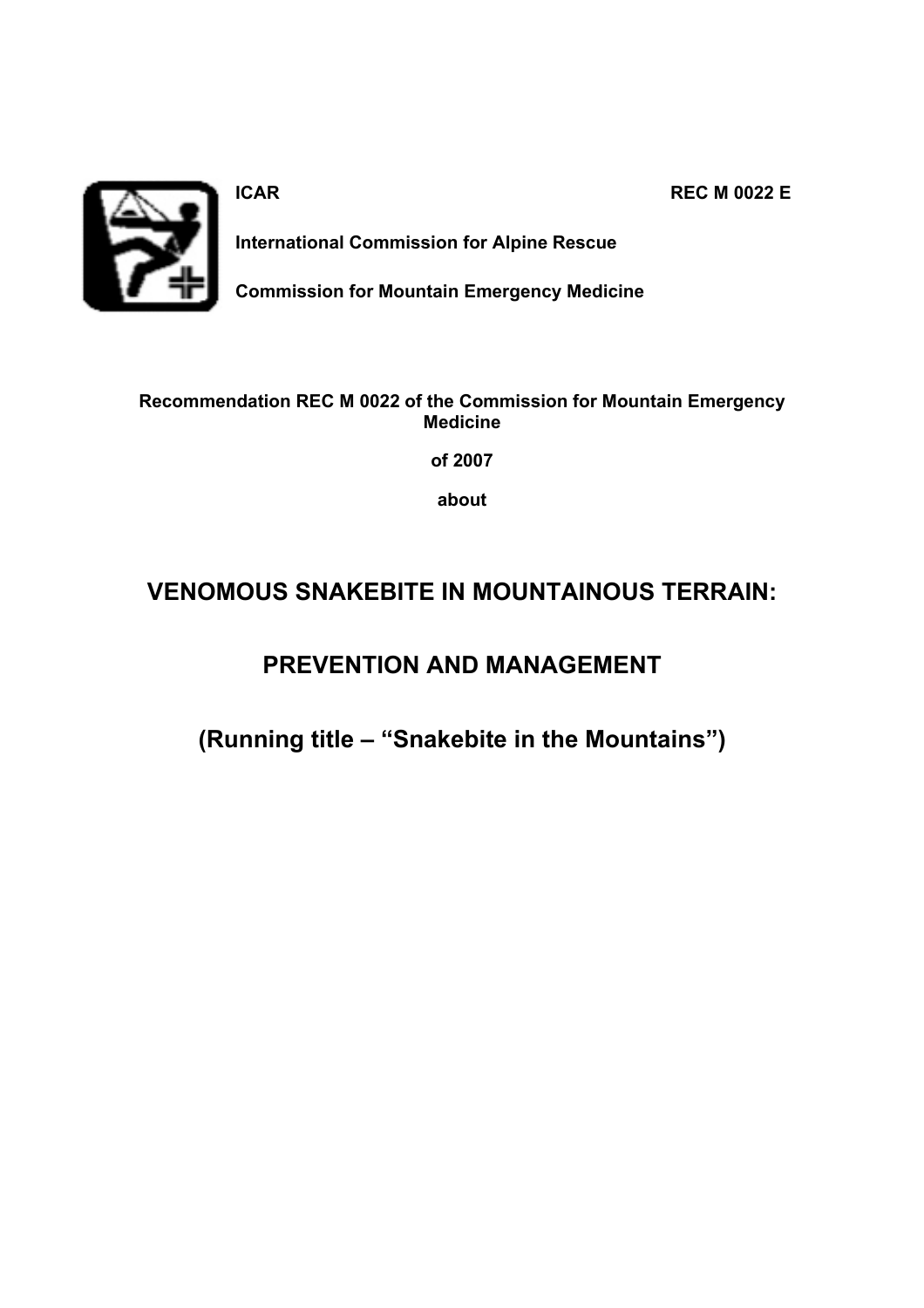# **VENOMOUS SNAKEBITE IN MOUNTAINOUS TERRAIN: PREVENTION AND MANAGEMENT**

**(Running title - "Snakebite in the Mountains")** 

*OFFICIAL RECOMMENDATIONS OF THE INTERNATIONAL COMMISSION FOR MOUNTAIN EMERGENCY MEDICINE AND OF THE MEDICAL COMMISSION OF THE INTERNATIONAL MOUNTAINEERING AND CLIMBING FEDERATION (ICAR AND UIAA MEDCOMS)*  **INTENDED FOR MOUNTAINEERS, FIRST RESPONDERS, PARAMEDICS, NURSES AND PHYSICIANS** 

Jeff J. Boyd MBBS UIAGM<sup>1\*</sup>, Giancelso Agazzi MD<sup>2</sup>, Dario Svajda MD<sup>3</sup>, Arthur J.

Morgan MBBCh<sup>4</sup>, Silvia Ferrandis MD<sup>5</sup>, Robert Norris MD<sup>6</sup>

<sup>1</sup> Emergency Physician, International Mountain Guide - Banff, Canada

<sup>2</sup> Vice President - Italian Alpine Club Medical Commission, Italy

<sup>3</sup> Chief of Medical Commission - Mountain Rescue, Croatia

<sup>4</sup> Medical Director - Mountain Club of South Africa National Rescue Committee, South Africa

5 Emergency Service - Hospital Comarcal del Pallars, Spain

<sup>6</sup> Stanford University Medical Center

*\*Corresponding author (Jeff J. Boyd)* E-mail address: *jbsnkbte@telus.net*

Tel: 1(403)762-4974 Fax: 1(403)762-4193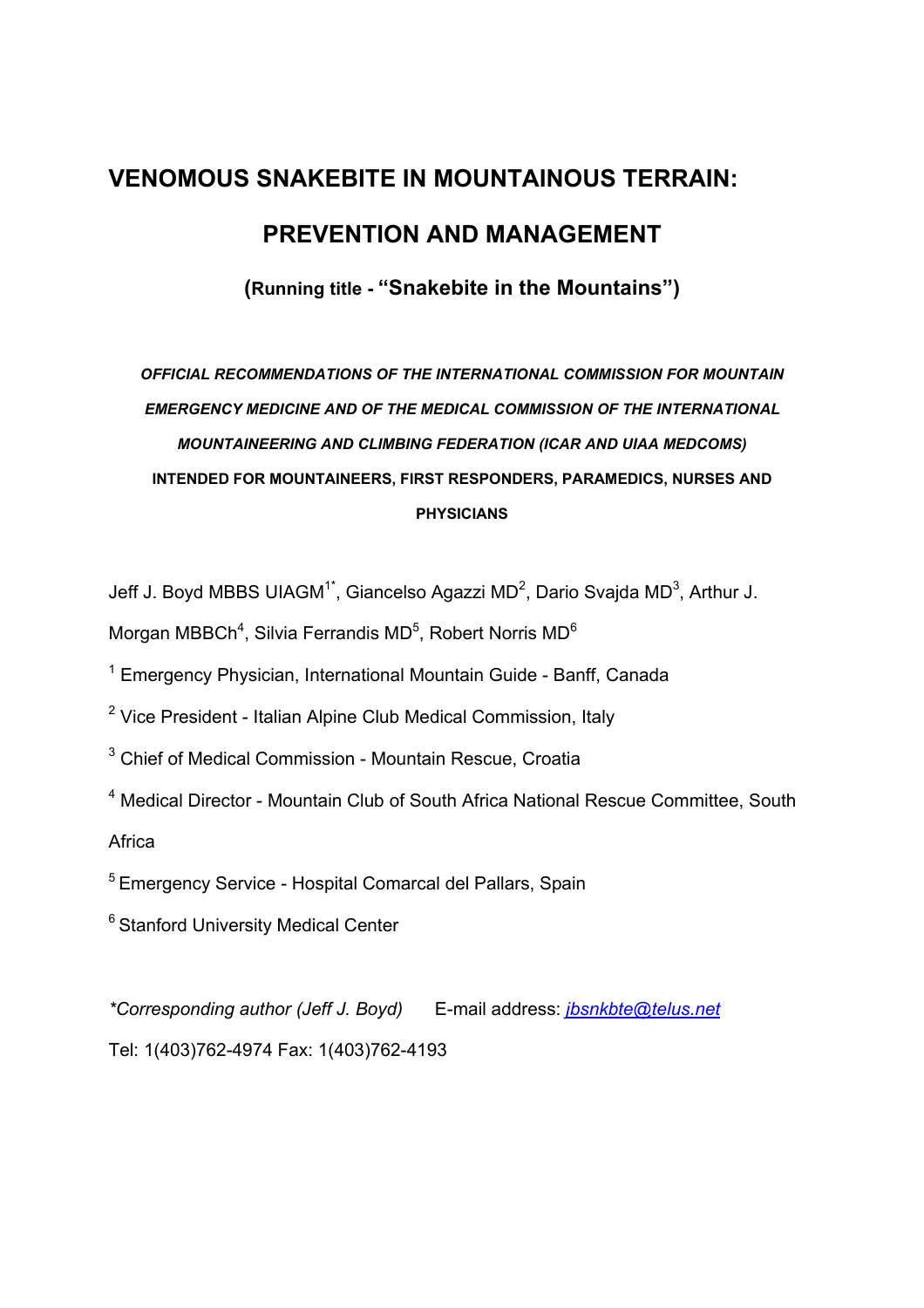*This article reflects the consensus of opinion of the ICAR and UIAA MEDCOMS that have full responsibility for the content.*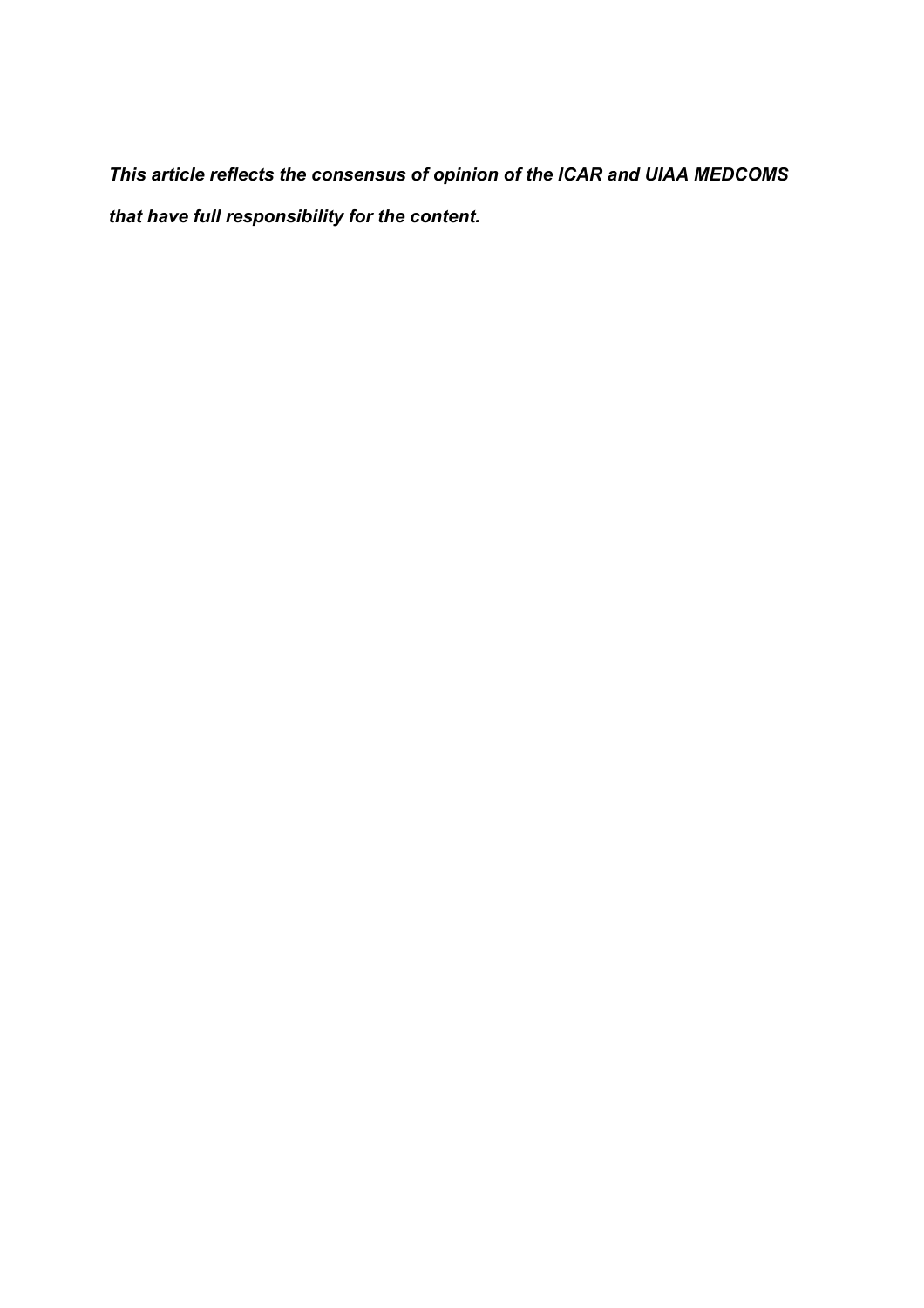#### *ABSTRACT*

**Objective.** The prevention and management of venomous snakebite in the world's mountains present unique challenges. This paper presents a series of practical, clinically sound recommendations for management of venomous snakebite in a mountain environment.

**Methods.** The authors performed an extensive review of current literature using search engines and manual searches. They then fused the abundant knowledge of snakebite with the realities of remote first aid and mountain rescue to develop recommendations. **Results.** A summary is provided of the world's most troublesome mountain snakes, and the mechanisms of toxicity from their bites. Preventive measures are described. Expected symptoms and signs are reviewed in lay and medical terms. A review of currently recommended first aid measures and advanced medical management for physicians, paramedics, and other clinicians is included.

**Conclusions.** Venomous snakebites in mountainous environments present unique challenges for management. This paper offers practical recommendations for managing such cases, and summarizes the approach to first aid and advanced management in two algorithms.

#### **KEY WORDS**

Snakebite, rescue, mountaineering, elapid, viper, antivenom, first aid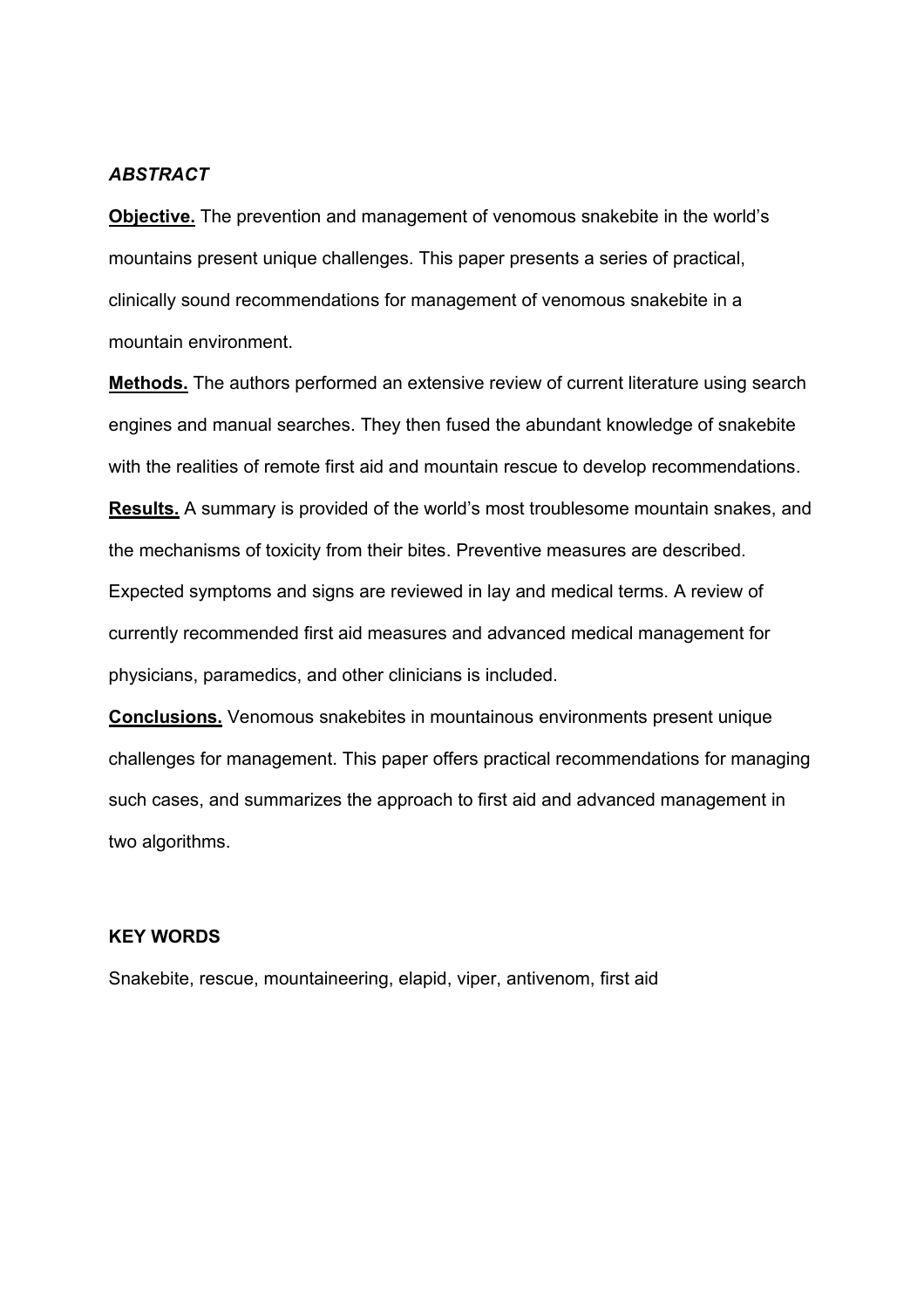#### **INTRODUCTION**

Managing medical emergencies in mountainous terrain demands unique measures to deal with limited on-scene resources, communication and transportation difficulties, ongoing environmental stresses on victims, rescuers, equipment and supplies, and protecting the patient from hazards inherent in mountain rescue. Standard preparation and training are oriented towards the injuries resulting from mechanical trauma that constitute the majority of mountain emergencies<sup>1</sup>. There is a need, however, for mountain travelers ("mountaineers") and mountain rescuers to have a working knowledge of unusual emergencies such as snakebite both to prevent such injuries and to initiate appropriate management when necessary.

Venomous snakes are found in a number of mountain habitats (see Table 1), and bites occasionally occur in remote mountain settings. Management of such bites involves a wide spectrum of priorities. General prevention and management are comprehensively described in first aid manuals<sup>2</sup> and in emergency medicine textbooks<sup>3,4</sup>. Such texts are rarely available on-scene during a mountain rescue, and communication links to obtain outside advice may not be available in remote areas or if communications fail<sup>5</sup>. For these reasons the Medical Commissions of the International Committee for Alpine Rescue and the International Mountaineering and Climbing Federation (the ICAR and UIAA MedComs) have compiled core knowledge and recommendations presented in this article.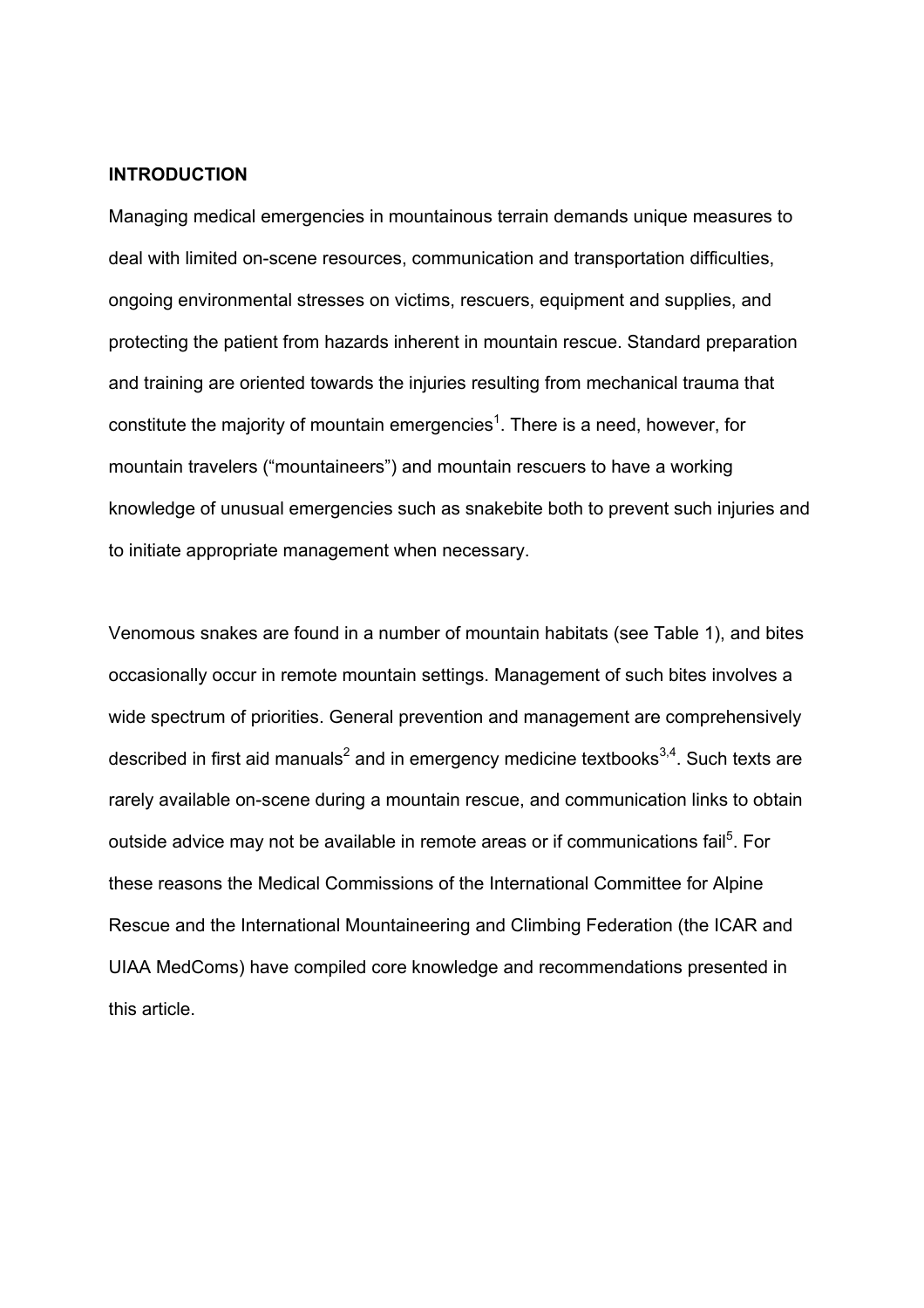#### **METHODS**

Reference articles were located by searching Pub Med, EMBASE, and Google Scholar using the phrase "snake bite" and similar terms. In addition, appropriate reference textbooks were hand searched. The search returned over 3,500 references that were then examined for relevance and current content. From these references, the recommendations found herein were developed.

#### **EPIDEMIOLOGY**

Venomous snakes inhabit the foothills and mountains of all the continents except Antarctica. Terrestrial snakes that are of most concern in the mountains are from the families Viperidae (vipers and pit vipers) and Elapidae<sup>6</sup> (Table 1).

Globally, only approximately 15% of the 3,000 species of snakes are considered dangerous to human beings<sup>7</sup>. Of venomous snakebites reported in the United States (U.S.), it is estimated that significant envenomation occurs in only 80% of pit viper bites and 75% of coral snake bites $^{8,9}$ . In other regions of the world, non-envenomations or "dry bites" also occur with regularity. The case fatality rate from pit viper bites in the U.S. has improved from 5-25% in the nineteenth century to 2.6% with the advent of critical care and to 0.28% with the introduction of antivenom<sup>3</sup>. Similarly, in South Africa and Europe the case fatality rate is currently reported as  $0.3\%$ <sup>10</sup>. However, in developing countries case fatality rates are reported to be considerably higher, with Nepal reporting a fatality rate of 27% in envenomed victims<sup>11</sup>.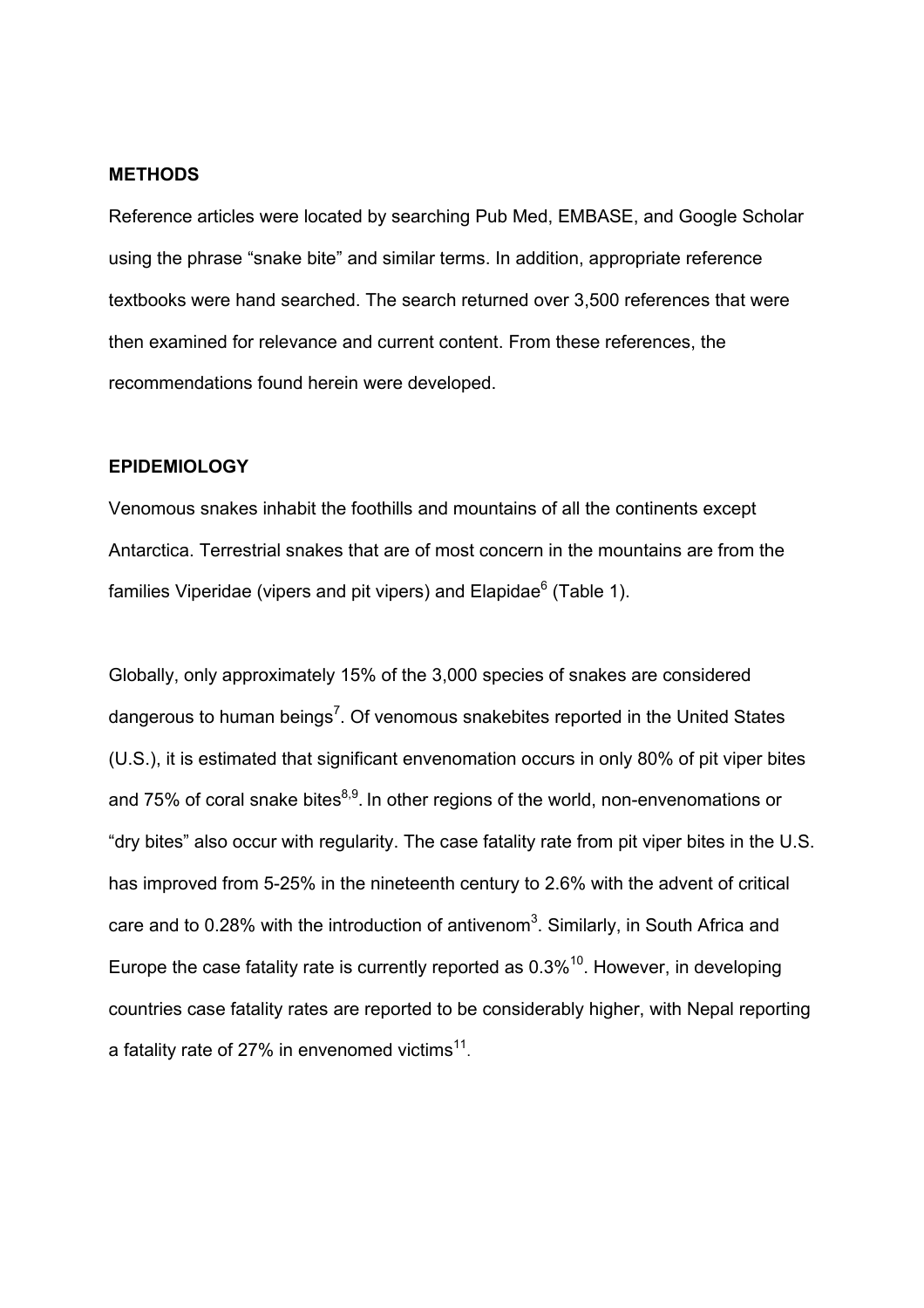#### **MECHANISMS OF TOXICITY AND SYMPTOMS AND SIGNS**

It is important for those venturing into wilderness environments to learn the patterns of effects for the snake species found in their destinations. Snake venoms, particularly viperid venoms and necrotizing elapid venoms, contain many enzymes and other toxins (low molecular weight polypeptides) that disrupt cellular processes resulting in vascular damage and tissue destruction (e.g., muscle cell disruption - rhabdomyolysis). This results in tissue loss and release of potassium into the circulation. If potassium levels rise high enough (hyperkalemia) this may cause heart irregularities (dysrhythmias). Muscle destruction also releases protein (myoglobin) into the circulation and this can result in kidney damage (acute renal failure). Vascular damage allows leakage of fluid into the tissues resulting in peripheral edema, pulmonary edema, hypovolemia, and metabolic acidosis $3,4$ . Other toxins disrupt the coagulation process. Some promote coagulation and result in diffuse intravascular clotting which can, rarely, result in heart attacks (coronary artery thrombosis) or strokes<sup>12,13</sup>. More commonly, snake venoms result in consumption of blood clotting factors and may produce incoagulable blood and excessive bleeding at essentially any site<sup>14</sup> (e.g., bleeding in and around the brain intracranial hemorrhage<sup>15</sup>).

Venom components, especially in many of the elapids, can also poison the nervous system causing numbness and muscle weakness, including weakness of the muscles of respiration leading to respiratory failure. Cardiac toxins can result in poor pumping of the heart (myocardial depression) as well as direct rhythm irregularities (e.g., atrial fibrillation, atrioventricular block, and ventricular tachycardia or fibrillation)<sup>16,17</sup>.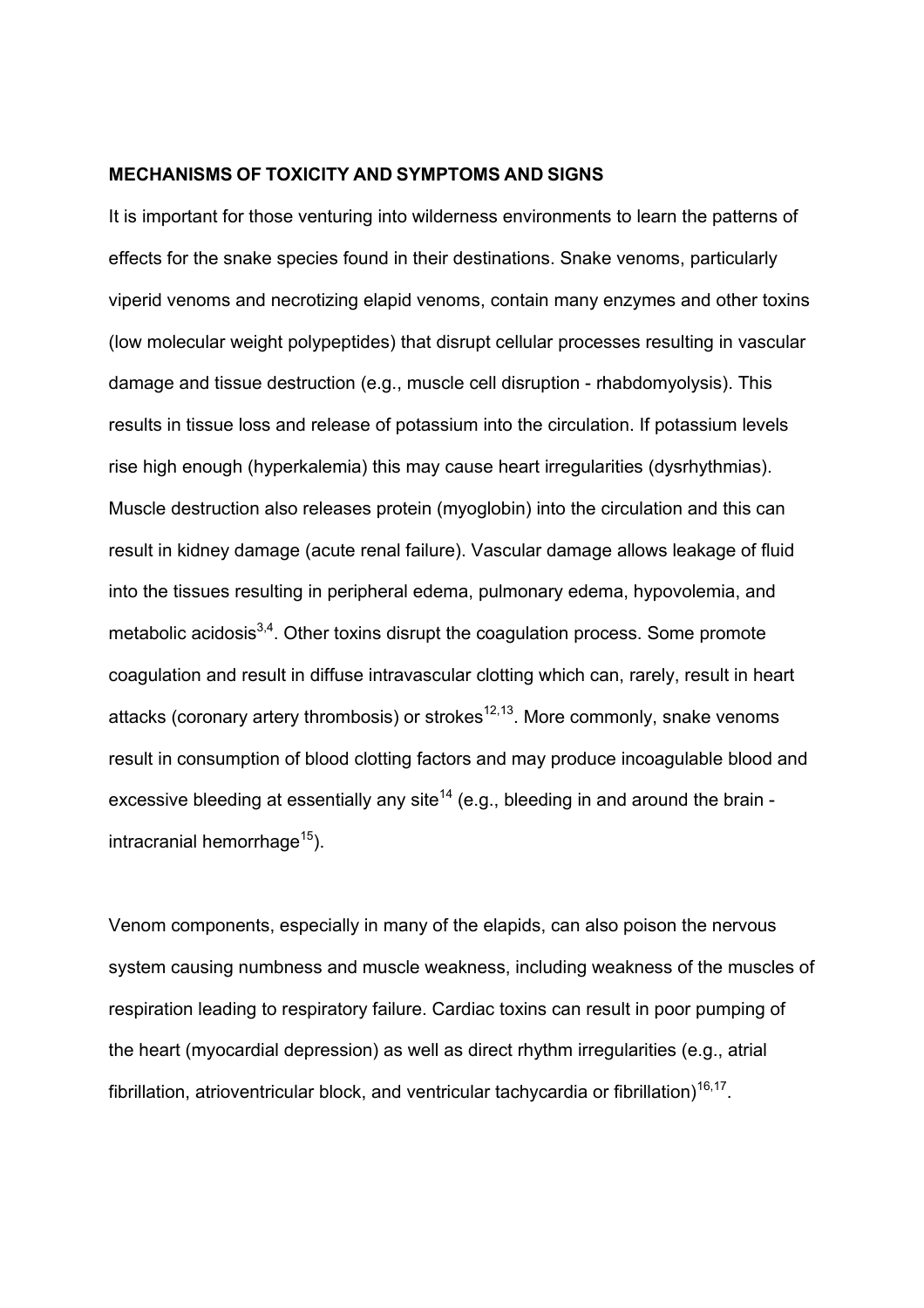Envenomation can cause early cardiovascular collapse (syncope, shock, cardiopulmonary arrest) notably in bites from European vipers (*Vipera* species)<sup>18,19</sup>, Australian brown snakes (*Pseudonaia* species)<sup>20</sup>, and some rattlesnakes<sup>21,22</sup>. Early collapse may be due to fainting (neurogenic syncope), direct cardiac toxins, or severe allergic (anaphylactic or anaphylactoid) reactions<sup>18,20,22,23</sup>.

In general, vipers tend to cause significant local effects (pain, swelling, bruising, and tissue necrosis) due to cellular and clotting toxins, though they may also cause systemic effects including bleeding, shock, and cessation of breathing in severe envenomations<sup>24</sup>. A few viperid species, such as certain populations of the Mohave rattlesnake (*Crotalus scutulatus*), have neurotoxic components in their venoms that can cause significant neurological dysfunction in the absence of impressive local findings<sup>25</sup>.

Many elapid venoms are predominantly neurotoxic and tend to cause less local effects. These snakes may cause paralysis (through either pre-synaptic or post-synaptic neurotoxins). Early findings following significant bites by these snakes tend to involve cranial nerve abnormalities (such as eyelid drooping [ptosis], difficulty speaking [dysarthria]) but may progress to disruption of breathing (respiratory failure). Some elapids, such as the Australian common tiger snake (*Notechis scutatus*) and eastern brown snake (*Pseudonaja textilis*), can cause clotting problems resulting in widespread bleeding<sup>14</sup>. Other elapids, such as Asian and African cobras, can cause significant local injury and severe necrosis $26,27$ . Spitting cobras and rinkhals can accurately spit venom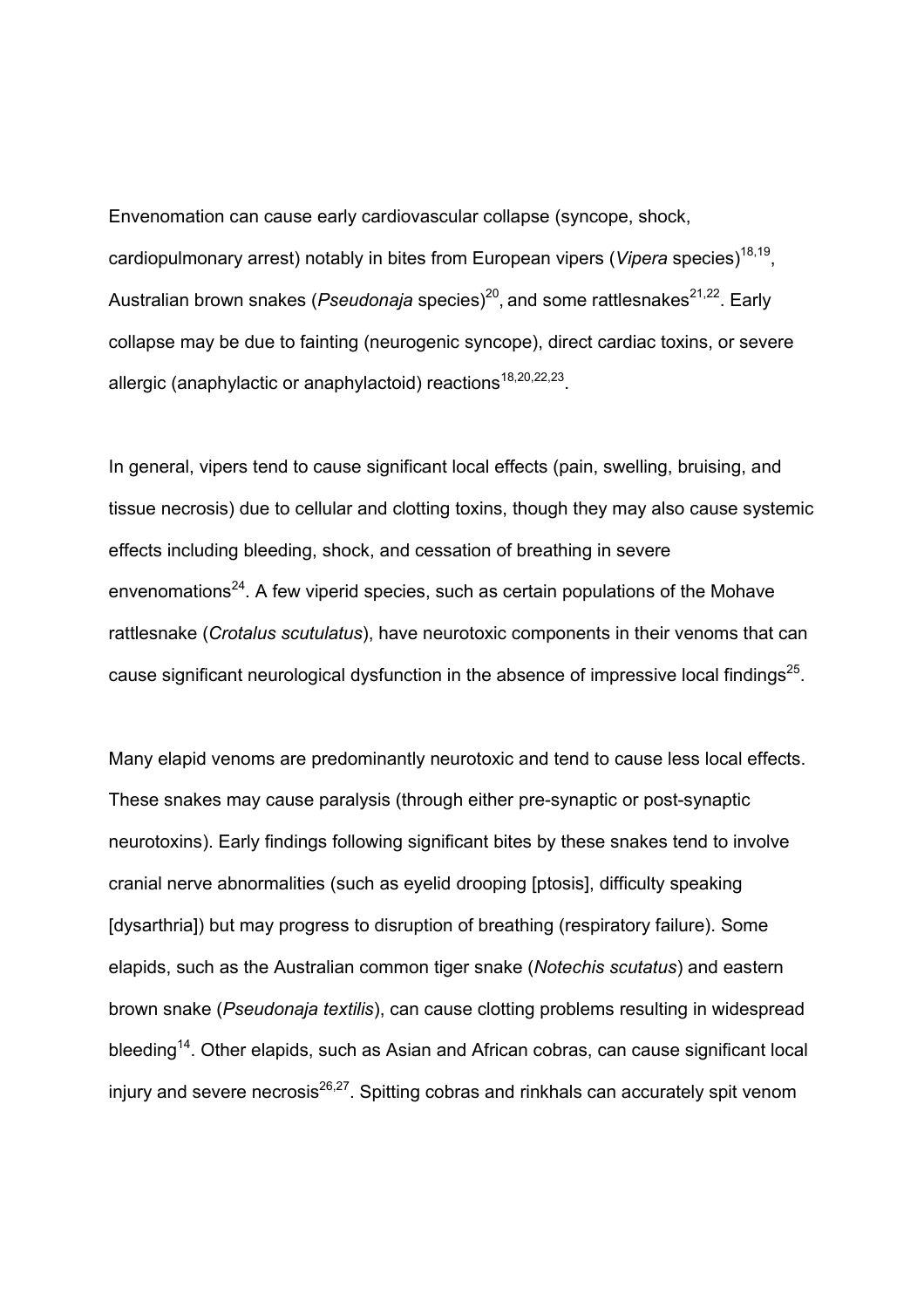into the eyes of a victim from a distance of up to 2.5 meters. This causes severe conjunctival irritation and produces temporary or permanent impairment of the vision<sup>4</sup>. Systemic envenomation does not follow isolated ocular exposure to spitting cobra venom.

These generalities aside, every snakebite is different. There are countless variables involved in any particular incident including the species and health of the snake, the health of the victim, environmental conditions, and the care rendered. Thus, with a suspected venomous snakebite, the caregiver must be vigilant for the onset of a varied and complex sequence of outcomes – local changes, bleeding, neurological dysfunction, renal failure, cardiovascular collapse, and respiratory distress being among the most important. Some of the possible symptoms and signs of envenomation are listed in Table 2.

#### **PREVENTION**

Conscientious application of preventive measures during rescue and other operations can reduce the risk of snakebite even in areas with a high density of venomous snakes $^{28}$ . Before going into a new area, gather as much information about the local snakes as possible including color photographs of indigenous species to be used for identification purposes. This will promote appropriate preventive behaviors, dictate what emergency equipment and supplies should be carried, and direct the most appropriate management should a bite occur. Clinicians traveling with expeditions to remote ranges should develop a snakebite management plan that considers limited logistics, methods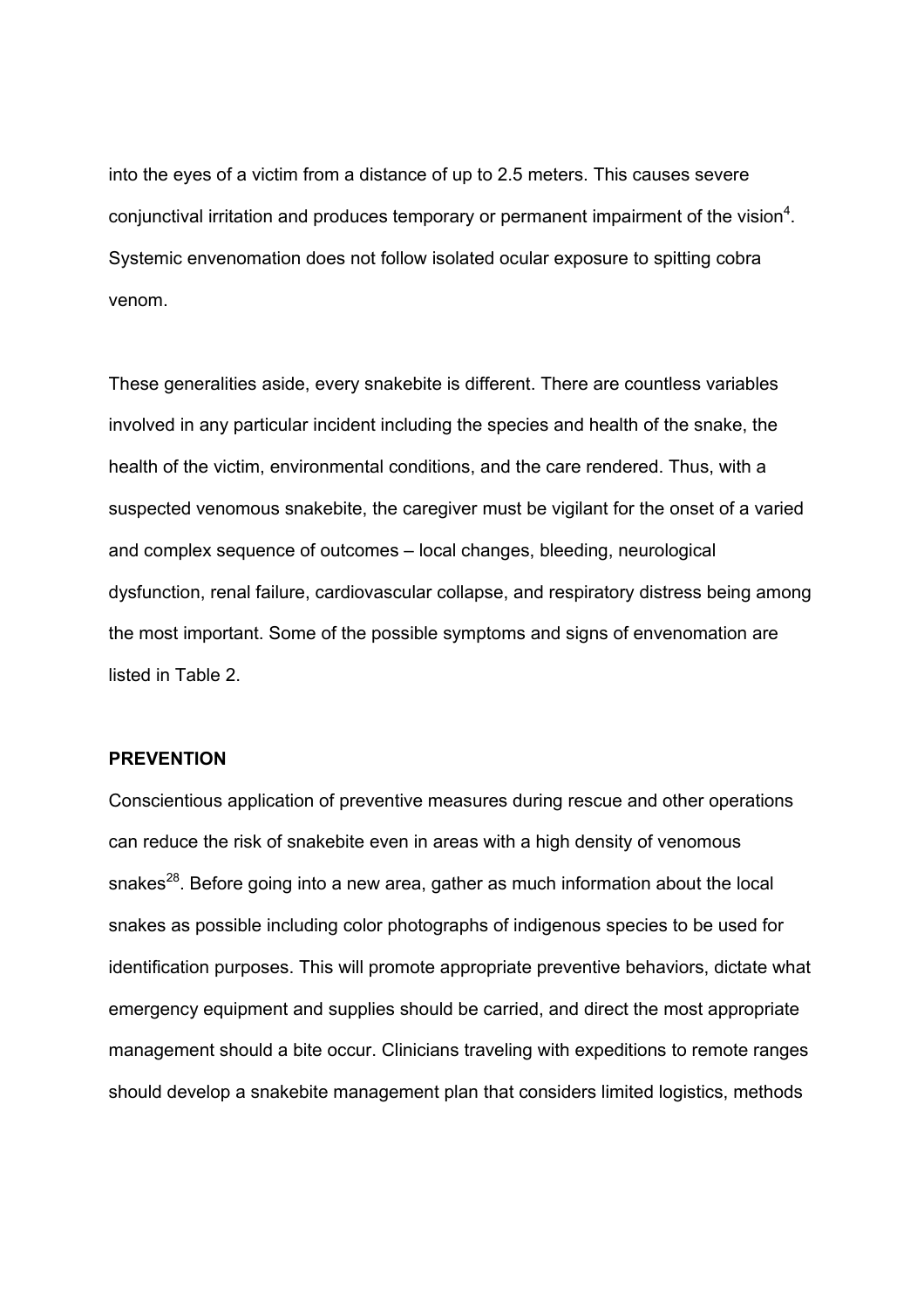of evacuation, and access to antivenom resources. Preventive measures should include wearing adequate protective clothing such as long baggy trousers, long boots or gaiters, and thick socks when traveling in areas where venomous snakes may be encountered<sup>29,30</sup>. Baggy (bloused) clothing provides some barrier protection and may reduce the depth of penetration if a bite occurs.

While walking, always scan the path ahead and look around carefully before squatting or sitting down. Probe ahead of you with a walking stick before entering an area with an obscured view of your feet. If preparing to step over a log, scan the other side before proceeding. Avoid putting hands into areas where snakes may be hiding such as in long grass, under rocks or logs, in trees, or on rock ledges. Gloves add a degree of protection. Be aware of snakes even in vertical places (e.g., on ledges or in fissures while climbing) or in the water (e.g., while canyoneering).

If a snake is seen, no attempt should be made to approach, capture or kill it. Many bites occur to victims attempting to move or kill a snake. If a snake has been killed, it should not be handled since recently killed snakes possess a reflex biting mechanism for some time after their death, and fatalities have occurred in victims bitten by decapitated snake heads $31$ . In addition, venom remains active in dead snakes for long periods of time, and can result in envenomation if a person is penetrated by a fang while handling the specimen $32$ .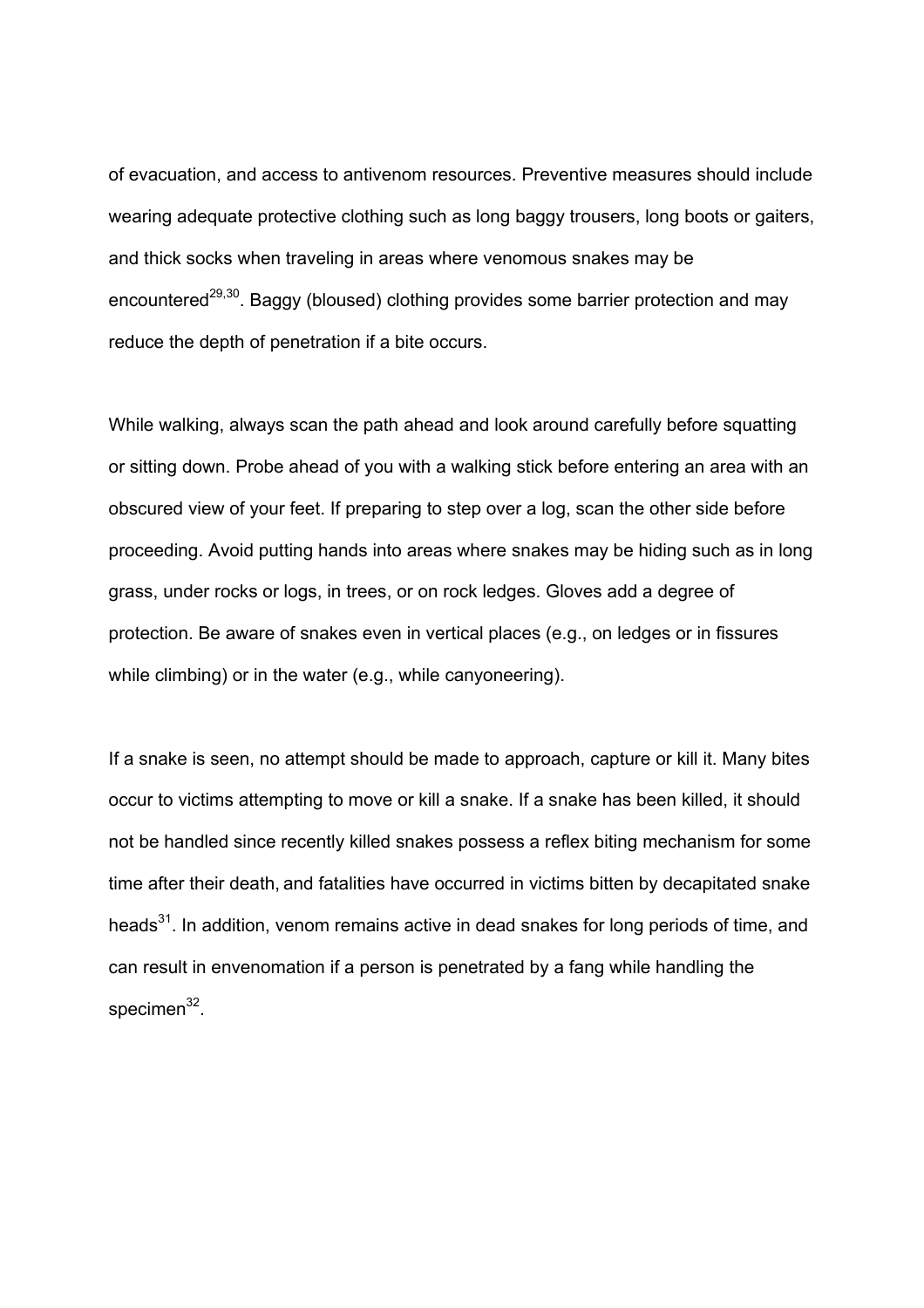Use a torch or flashlight at night when walking, and never go about with bare feet. Do not sleep in the open or in poorly sealed accommodation $^{33}$  in areas where snakes are common, and do not put sleeping bags near rocks, cave entrances or rubbish piles. Carefully check your sleeping bag, boots, and other equipment before use.

#### **ON-SITE TREATMENT**

Most recommendations for managing venomous snakebite are based on limited studies, and these recommendations should, therefore, be considered guidelines only. First aid and advanced medical treatment are summarized in Figures 1 and 2.

#### *Snake Identification*

Interviewing the victim and witnesses may reveal useful identification information $34$ . Digital photography of the snake using zoom settings may be helpful, but the snake should be approached only if it is safe to do so. A snake's effective striking range is approximately ½ its body length. The remains of a killed snake, if needed for identification, are best maneuvered into a thick receptacle (e.g., heavy rucksack) with a stick or trekking pole. As all U.S. pit vipers are adequately covered by crotalid antivenoms available in this country, precise species identification of U.S. pit vipers is not necessary. It is important in other regions of the world to carefully identify the snake, as antivenoms in these regions may be species specific<sup>35</sup>. Being able to differentiate a venomous snake from a nonvenomous snake is certainly worthwhile, as a bite by a harmless snake should not necessarily end an outing.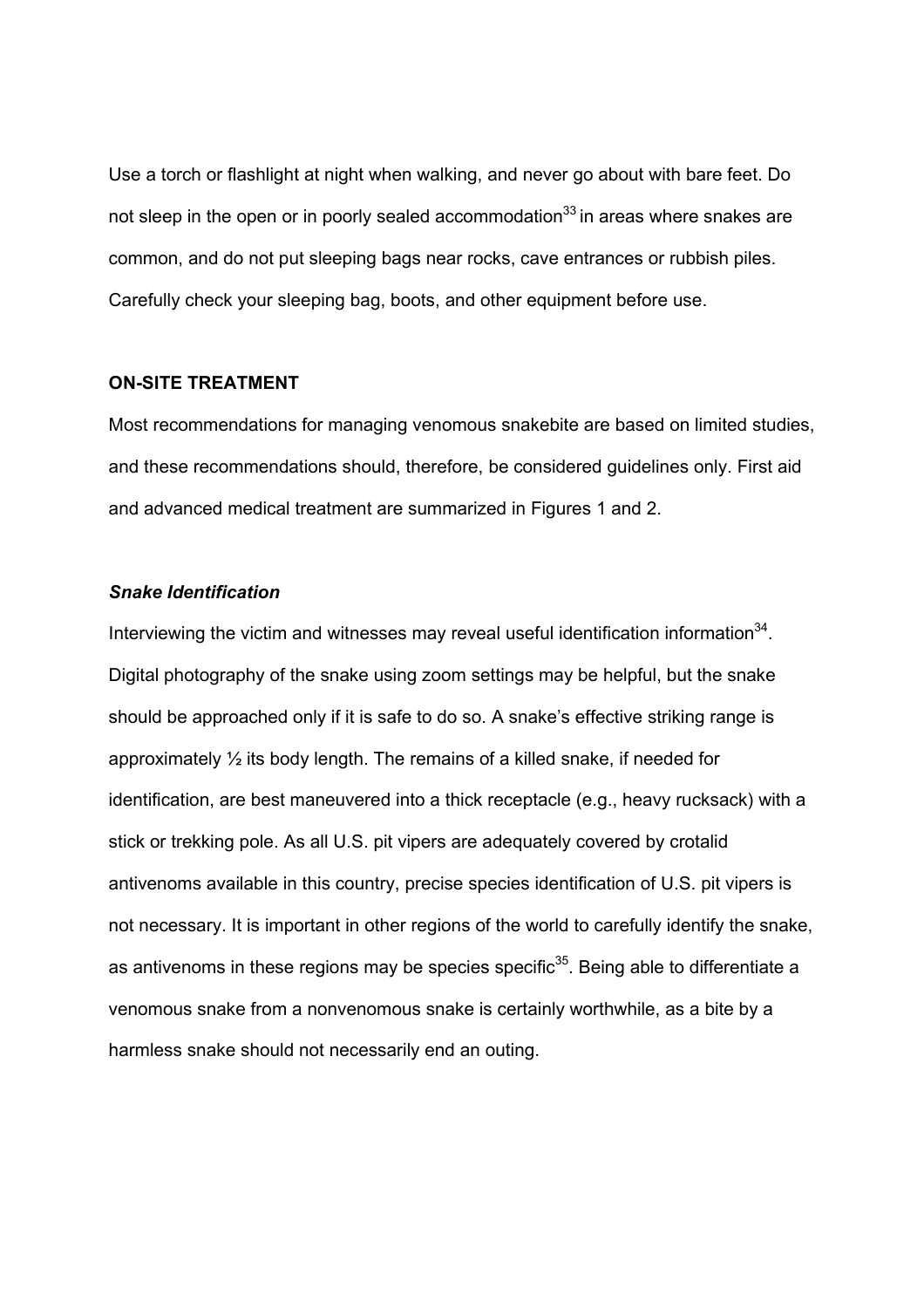#### *First aid*

Safety, Basic Life Support (BLS), Victim Comfort, Secondary Survey: Initial considerations for first aid should follow standard approaches and incorporate safety, Basic Life Support<sup>36</sup>, comfort of the victim, and a targeted secondary survey. Cardiopulmonary resuscitation (CPR) may be lifesaving and immediately necessary in snakebite producing early collapse<sup>18, 22</sup>. Prolonged rescue breathing may be necessar $v^{37}$ .

Evaluate Bite, Remove Constrictions: The bite should be examined, and the leading edge of swelling marked indelibly with a line, along with the time of the observation in order to track progression. The circumference of the limb at a marked site above the wound can also be noted. If local effects progress, re-mark the perimeter with the time and measure the circumference every 30 minutes, or more frequently if advancing quickly. Rings, watches and constricting clothing should be removed to avoid a tourniquet effect as swelling progresses.

Do No Harm: Incision, excision, cryotherapy, heat, ice, poultices, topical chemicals or herbals, electrical shocks, alcohol, or stimulants offer no benefit and may worsen outcomes<sup>38,39</sup>.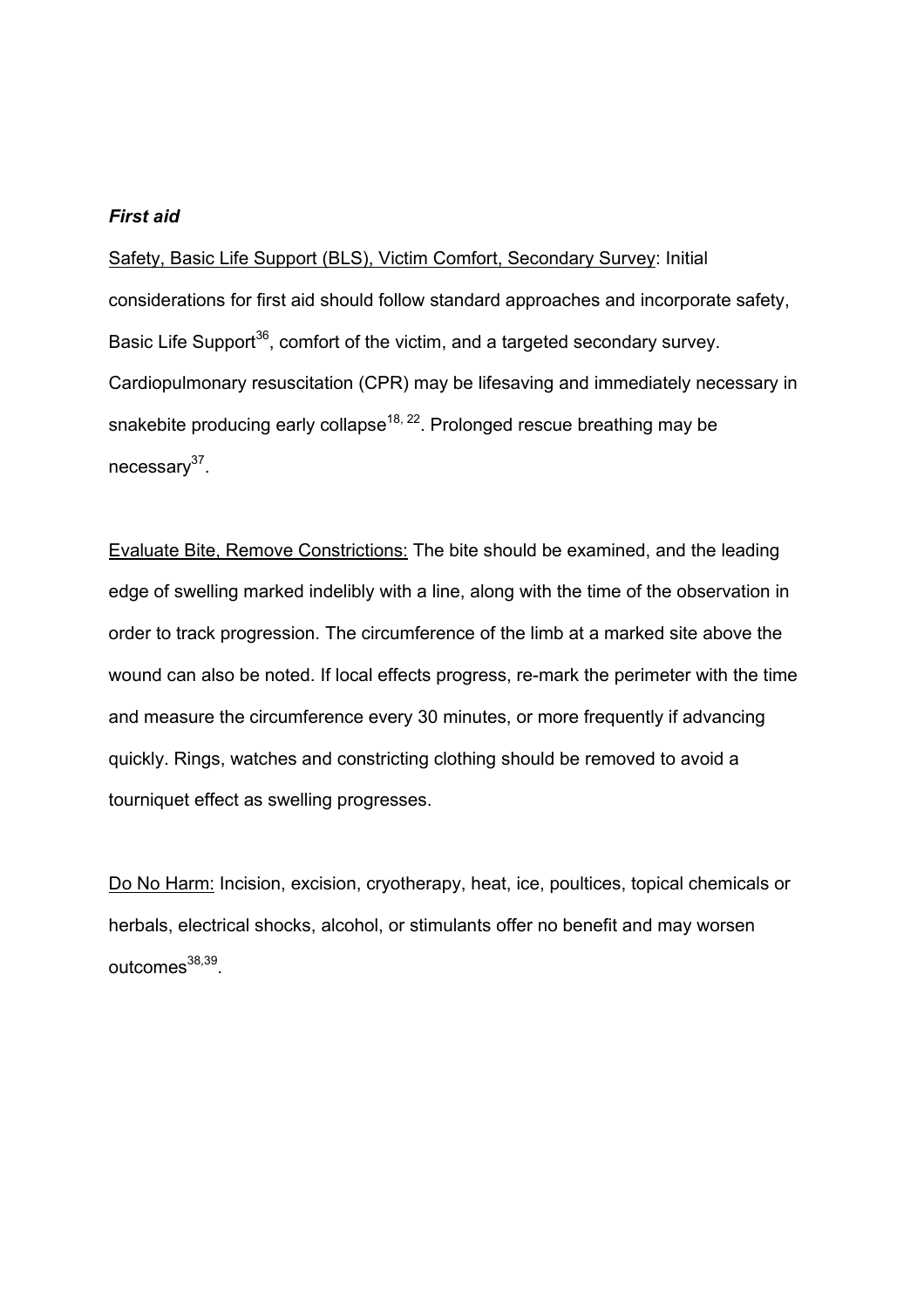Mechanical Suction Not Recommended: Recent evidence indicates that mechanical suction devices do not extract venom, may impair natural oozing of venom from the bite and may increase tissue damage $40,41,42,43$ . Their use is, therefore, not recommended.

Dressings: The bite site should not be manipulated, though a simple, dry dressing can be applied.

Constriction Bands and Tourniquets: These have never been found to improve outcome, and due to their inherent risk of worsening local tissue damage should be avoided.

Pressure immobilization: Pressure immobilization (PI) is now recommended in many regions of the world for non-necrotizing elapid snakebites as it reduces absorption of these neurotoxic venoms into the central circulation $44,45,46$ . To apply pressure immobilization, a broad elastic or crepe bandage or a torn item of clothing is bound from the distal portion of the bitten limb firmly up over the bite site, at similar pressures as for a severely sprained ankle<sup>47</sup>. The bandage is then wrapped up the extremity as far as possible and the limb is splinted or placed in a sling (Figure  $3<sup>48</sup>$ . For PI to be effective, the pressures achieved by the wrap must be within a narrow range (approximately 40- 70 mm Hg)<sup>49</sup>. Pressures outside of this range are ineffective and may actually enhance venom spread $50$ . Use of a splint or sling is also required for the technique to work, and the victim must be carried from the location. Pressure immobilization should not be used if the offending snake's venom is of a necrotic variety, as with most vipers, pit vipers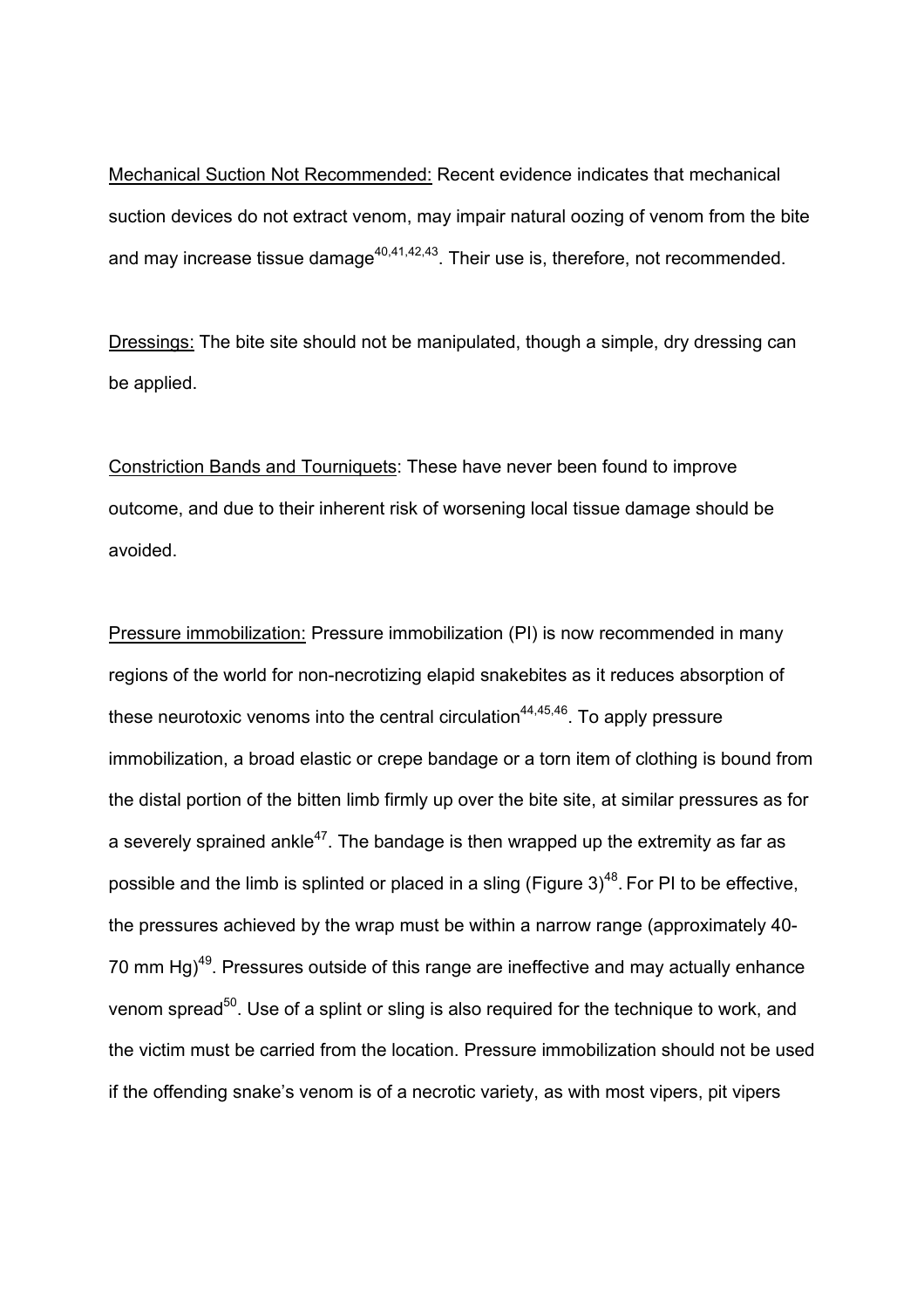and certain Asian and African cobras, due to the risk of worsening local venom effects<sup>26,27</sup>. When used. PI should be left in place until the patient reaches definitive care and antivenom, if indicated, is started $39$ .

Splint: Whether or not PI is to be used, apply a splint to the limb to reduce pain, swelling and bleeding, and keep the victim at rest as much as possible.

Pain Control: Acetaminophen (paracetamol) will give pain relief, but avoid aspirin and anti-inflammatory agents (e.g., ibuprofen), which may worsen bleeding.

Fluid Management: If transport times are long and an intravenous line is not running, allow the victim to take clear liquids (but no solids) as long as there is no nausea or vomiting.

Logistics: The first responder should obtain expert advice and begin rescue logistics as early as possible by contacting the most appropriate local Emergency Dispatch Center, Emergency Department and/or Poison Center. The vast majority of rescues are initiated using modern wireless communications<sup>1</sup> and mountaineers are encouraged to carry wireless devices appropriate to the region. Mobile cell-phones that use CDMA (Code Division Multiple Access) technology have greater ranges (up to 70 km) than GSM (Global System for Mobile) phones (limited to 35 km), and analogue modes give greater range than these CDMA and GSM digital modes. Hand-held programmable radios may be useful in areas with repeater networks that allow emergency access. Satellite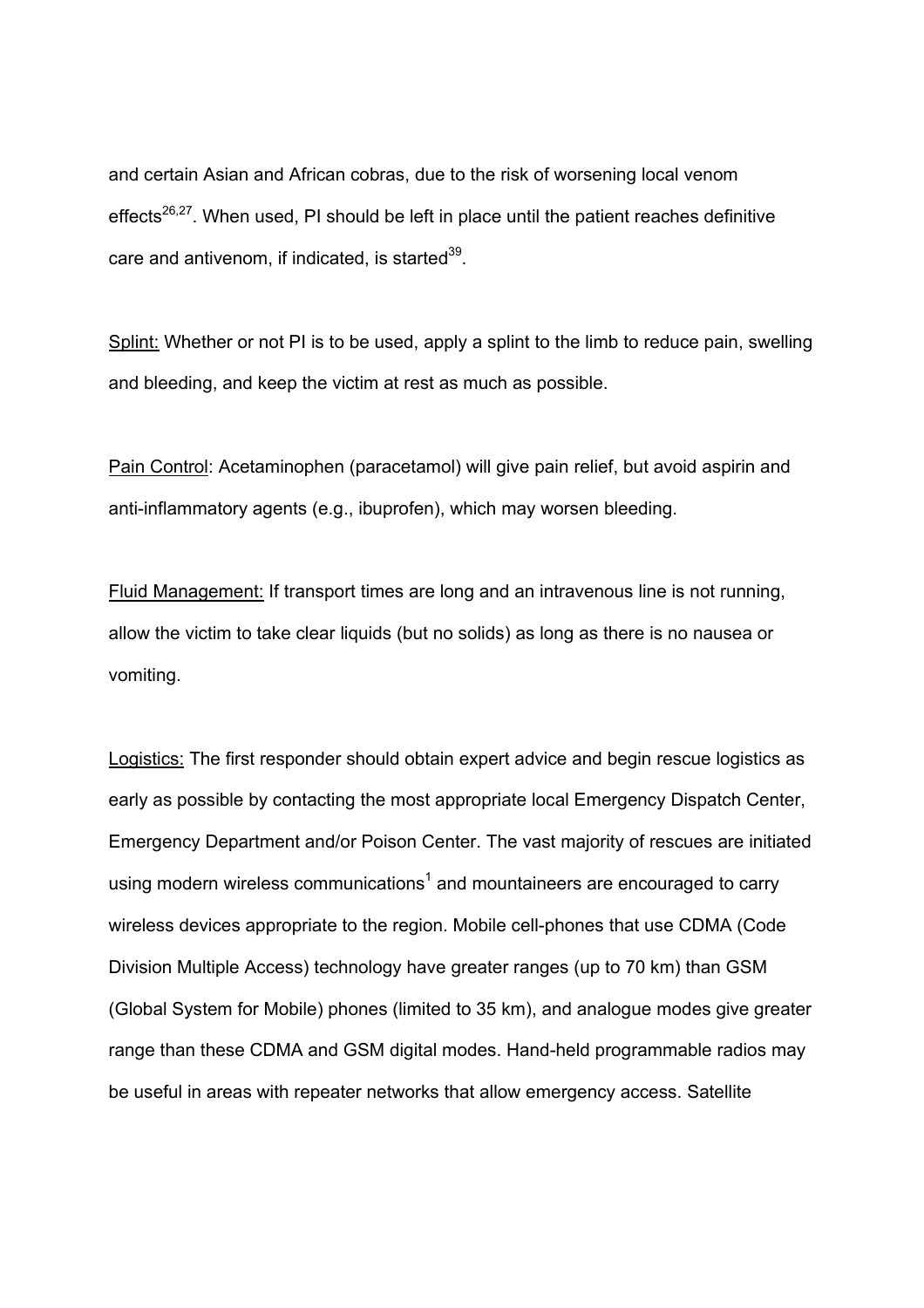phones are the only option in many remote mountain ranges. Intervening obstacles such as mountains or canyon walls impair all wireless communications and may render them useless.

Helicopter rescue has become common $51$  though this may require a ground team to first get the victim to a suitable location for slinging or hoisting. Attempting to sling or hoist through trees is hazardous<sup>5</sup>. Helicopter operations are limited by availability, fuel capacity, geography, weather, and visibility.

Rescue team requirements will be influenced by factors such as the need for ground evacuation, and first aid and medical management on scene and during transport. Rescue breathing may be required for many hours or even days when evacuation is delayed especially after serious neurotoxic elapid envenomation $37$ .

Eye Exposure to Spitting Cobra Venom: Irrigate the eyes extensively with water or saline for  $15-20$  minutes<sup>52,53</sup>.

Transport: Transport should not be significantly delayed by any first aid measure.

#### *Advanced medical treatment*

This section is intended for qualified clinicians, and presumes that all appropriate measures in *"First Aid"* have been instituted.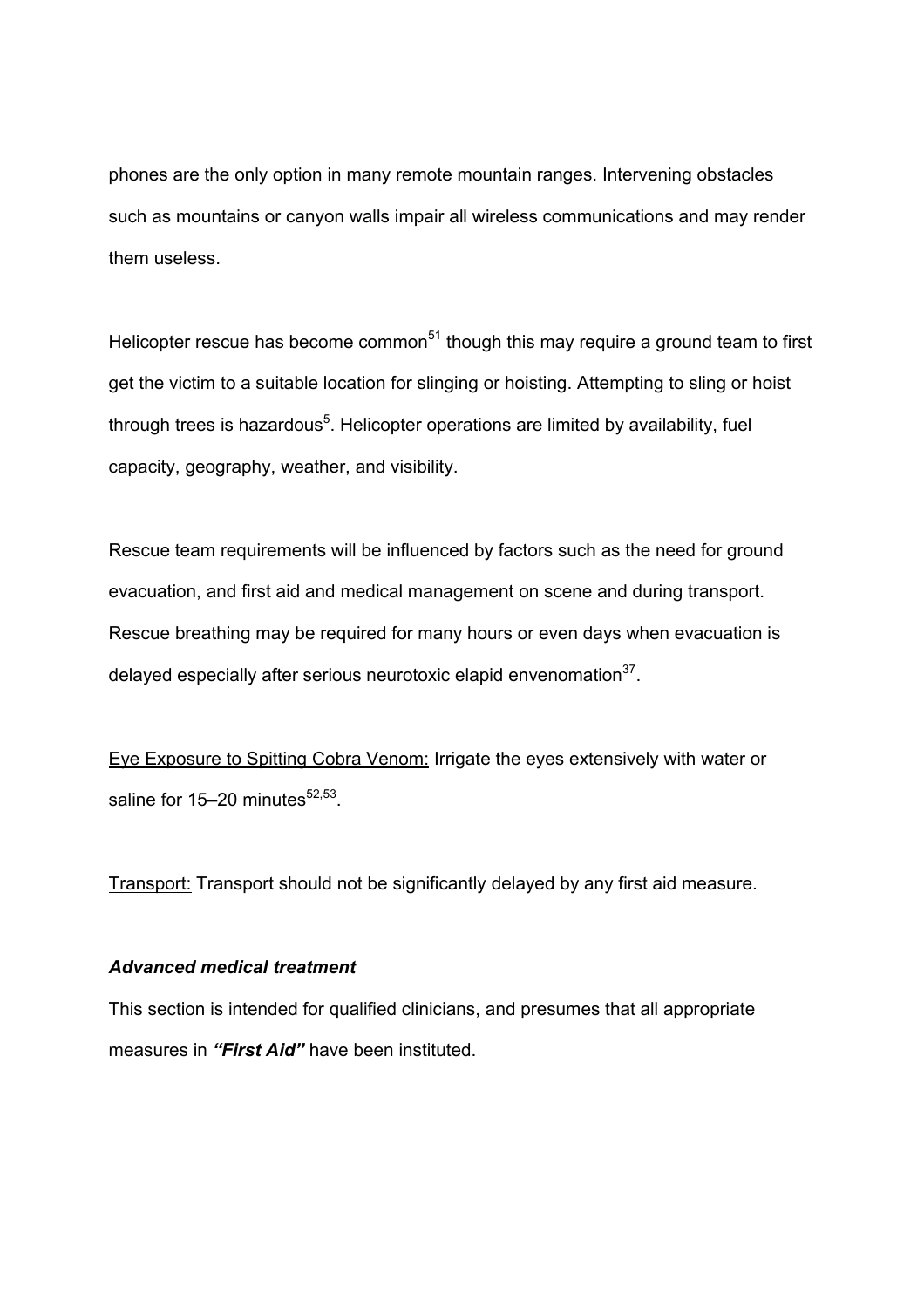Baseline physical examination: The physical examination should be targeted and brief with special attention to the bite area as well as the cardiovascular, pulmonary, and neurological systems to obtain a baseline assessment.

Monitoring: Monitor vital signs, key physical findings (e.g., soft tissue swelling and evidence of neurotoxicity), and cardiac rhythm and oximetry when available.

Intravenous (IV) access: Ideally, at least two, large-bore IV lines should be started to provide access for fluid and antivenom administration as needed. In a mountain wilderness setting, it is not unusual for victims to be somewhat volume depleted from physical activity and reduced fluid intake. This can compound venom-induced hypotension. It is, therefore, prudent to provide hydration to the victim prior to or during transport as long as there is no contraindication to doing so. If hypotension occurs, the victim should receive IV physiologic crystalloid resuscitation (20 ml per kg, repeated as necessary). Intraosseous (IO) access is an alternative if the victim is in shock and an IV line cannot be established. Fluids administered through an IO line may need to be given under pressure. A blood pressure cuff can be wrapped around the fluid bag and inflated to a pressure that achieves an adequate flow rate.

Oxygen: Oxygen should be administered according to the clinical condition and availability.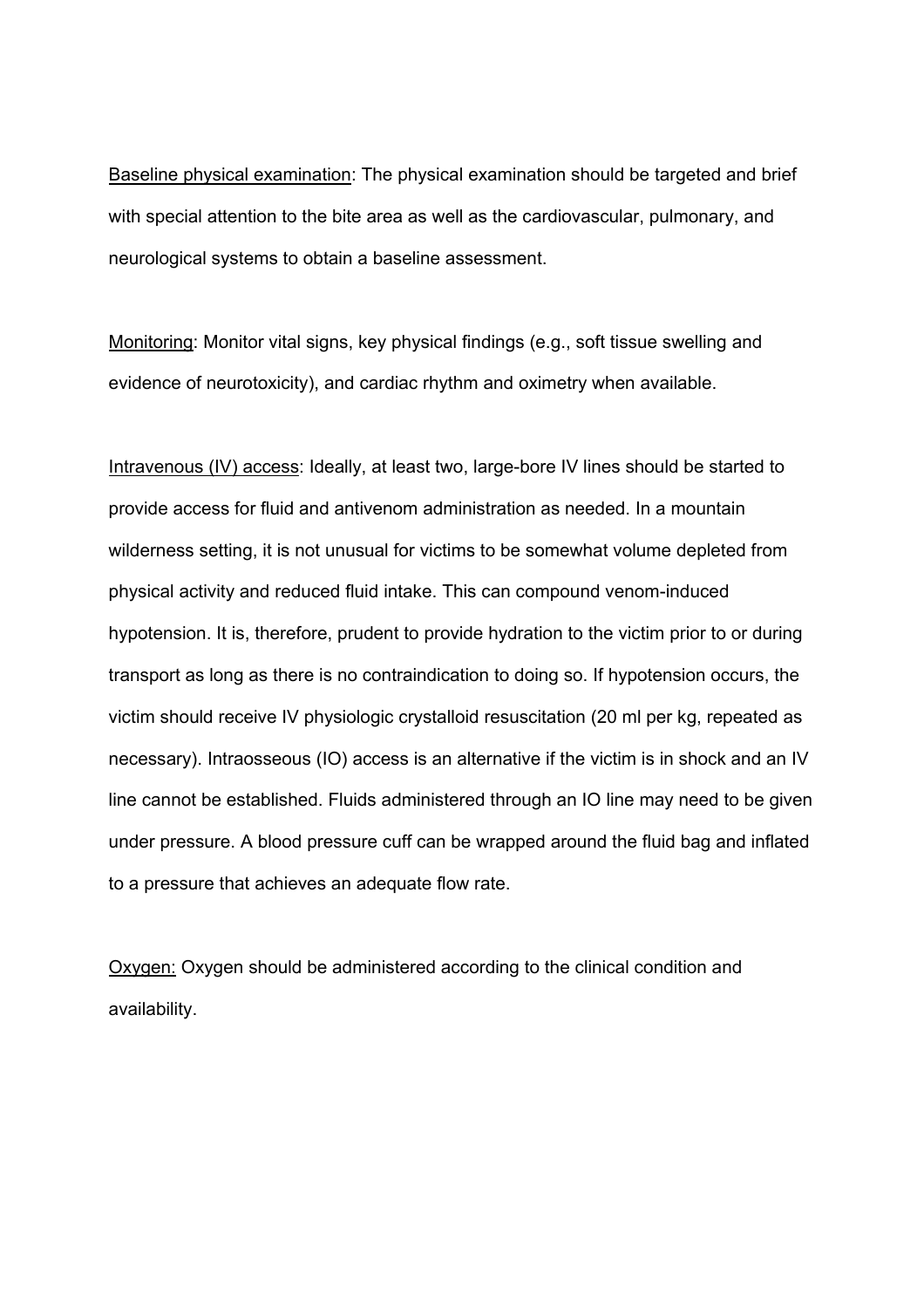Analgesia: Local pain may be severe, especially after most viperid and some elapid bites, and may require parenteral opiates. Alternatively, ketamine has been advocated for analgesia in wilderness settings<sup>54</sup> and for mountain rescue<sup>55</sup> though its use has not been studied in snakebite.

Advanced Life Support (ALS) interventions: Early collapse following a snakebite (within minutes) could be due to venom toxicity or an anaphylactic or anaphylactoid reaction. Such patients should be managed with IV fluid boluses, intramuscular (IM) epinephrine (0.01 ml/kg of 1:1000 solution up to 0.5 ml), antihistamines, and steroids<sup>56</sup> in addition to antivenom as soon as possible<sup>18</sup> (see later). Intramuscular injections should be avoided in a coagulopathic patient if possible, but, if necessary, concentrated direct pressure should be applied to the site to prevent hematoma formation. Alternatively, if cardiovascular collapse is severe, epinephrine may be administered cautiously IV according to ALS guidelines for anaphylaxis<sup>56</sup>. Likewise, cardiac dysrhythmias should be managed according to ALS guidelines<sup>57</sup>.

Airway intervention: If the patient develops respiratory distress, ventilations may need to be supported using a bag-valve-mask, mouth-to-mask, or mouth-to-mouth technique. Definitive control of the airway is obtained via placement of a cuffed endotracheal tube below the vocal cords, generally via direct laryngoscopy, but this should be done with great care to avoid traumatizing the airway and causing additional bleeding and swelling. The use of sedating and paralytic agents (rapid sequence intubation) may be needed. If, however, it is predicted that securing the airway will be difficult, it may be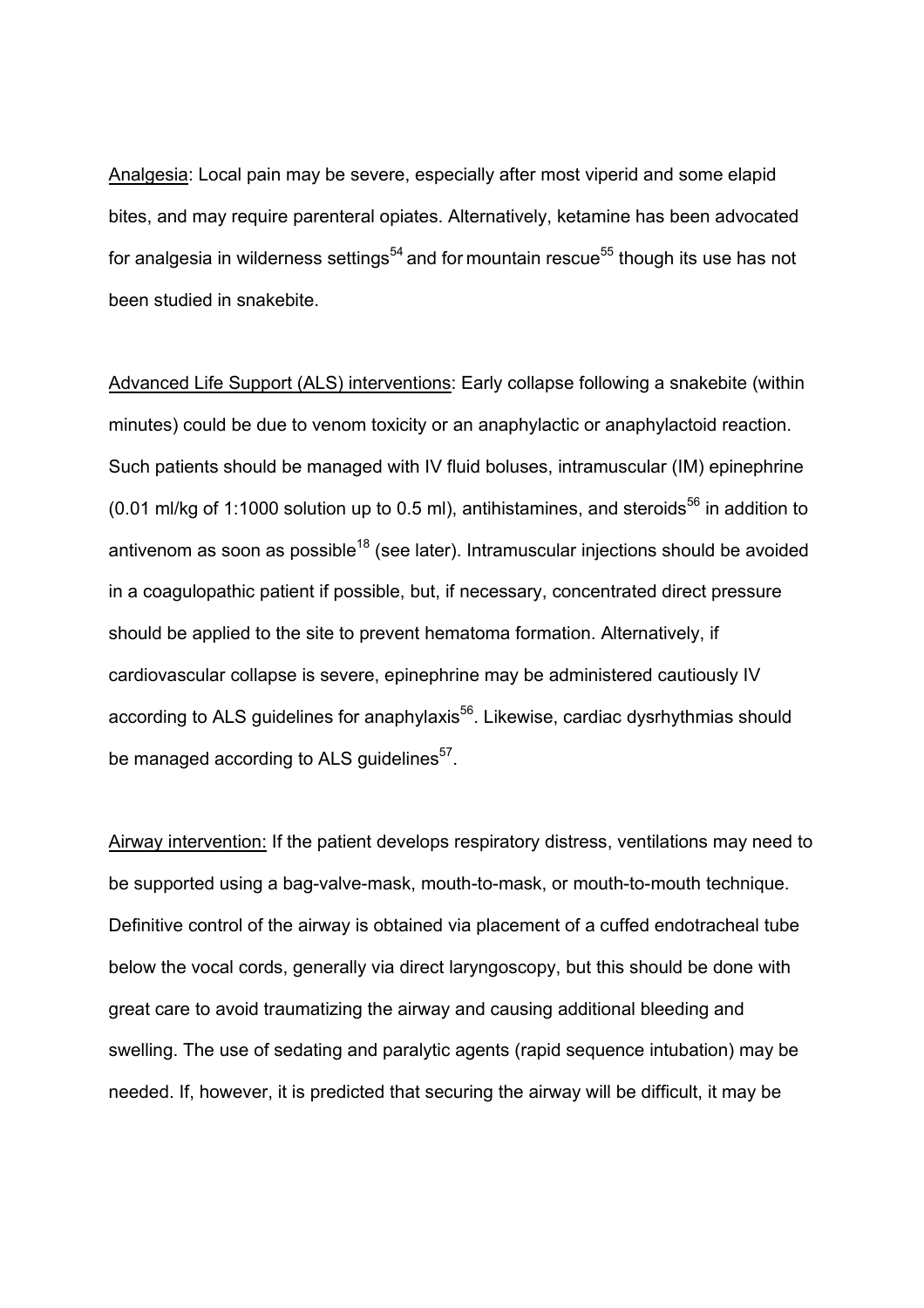best to perform intubation under direct visualization with the patient lightly sedated, but not paralyzed (i.e., awake intubation). In the wilderness setting, if airway equipment is very limited, the availability of an endotracheal tube and stylet may allow securing the airway of an apneic victim by the digital or tactile technique. As a last resort, if the need for a secured airway exists and the patient cannot be intubated from above the cords, a surgical airway (cricothyrotomy) is needed, though this can be especially challenging if the victim is coagulopathic. In bites to the head or neck, as might occur in a person climbing up a rock face, airway management should be considered early, before severe edema and coagulopathy develop.

Antivenoms: All currently available snake antivenoms are heterologous serums produced by injecting laboratory animals (generally horses or sheep) with the venoms of snakes for which the product is intended. Antivenoms are relatively specific for the venoms for which they are protective, and there is little to no cross protection against venoms of unrelated snakes. All heterologous serums carry a risk of inducing acute adverse reactions, typically anaphylactic or anaphylactoid in nature, or delayed serum sickness.

Field Administration of Antivenom: The decision as to whether or not to carry antivenom on wilderness excursions must be made based on several factors. These include the risk of snakebite (based on snake population densities and the practicality of preventive measures), the logistics related to evacuation (transportation availability, access to definitive care, etc.), the availability of equipment and expertise to administer antivenom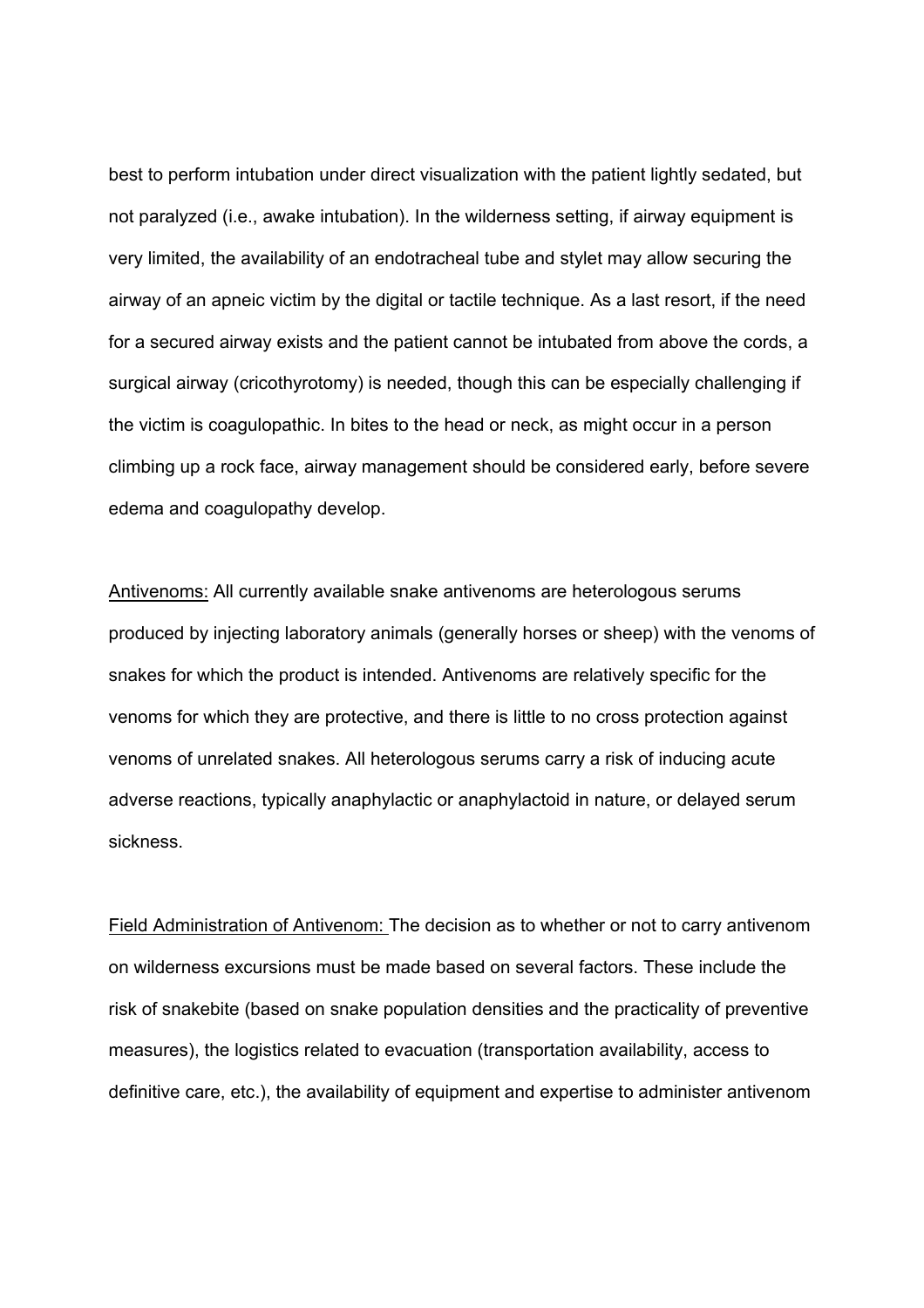and deal with potential complications, and the financial resources of the team. In well equipped and adequately staffed expeditions to remote regions, having antivenom immediately available might prove beneficial, as the sooner antivenom is given after a significant bite, the more effective it will be<sup>58</sup>. In elapid envenomations, for example, neurotoxicity, once established, may not be reversible with antivenom and the consequences, including respiratory failure, may persist for weeks. Administering antivenom in such bites at the earliest sign of toxicity may prevent the need for prolonged intubation and mechanical ventilation<sup>5</sup>. While the ability of antivenom to prevent local tissue damage following necrotizing bites is suspect, any benefit of the antiserum in this regard is clearly dependent on getting it on board within the first hour following the bite<sup>58</sup> - a requirement that can only be met if antivenom is available in the field.

Likewise, a qualified rescue team may consider carrying antivenom to a snakebite victim in the field in circumstances where rescue may be prolonged, if the bite appears severe, and if snake identification allows the appropriate choice of antivenom<sup>5</sup>. Field transport of antivenom must always ensure appropriate storage conditions as detailed in the manufacturer's product insert.

Depending on the quality of the product used, acute anaphylactic or anaphylactoid reactions may develop in  $5 - 80\%$  of patients given antivenom<sup>38</sup>. Field antivenom therapy should, therefore, only be contemplated when a qualified clinician is on scene and when all equipment and drugs are available to manage an anaphylactic or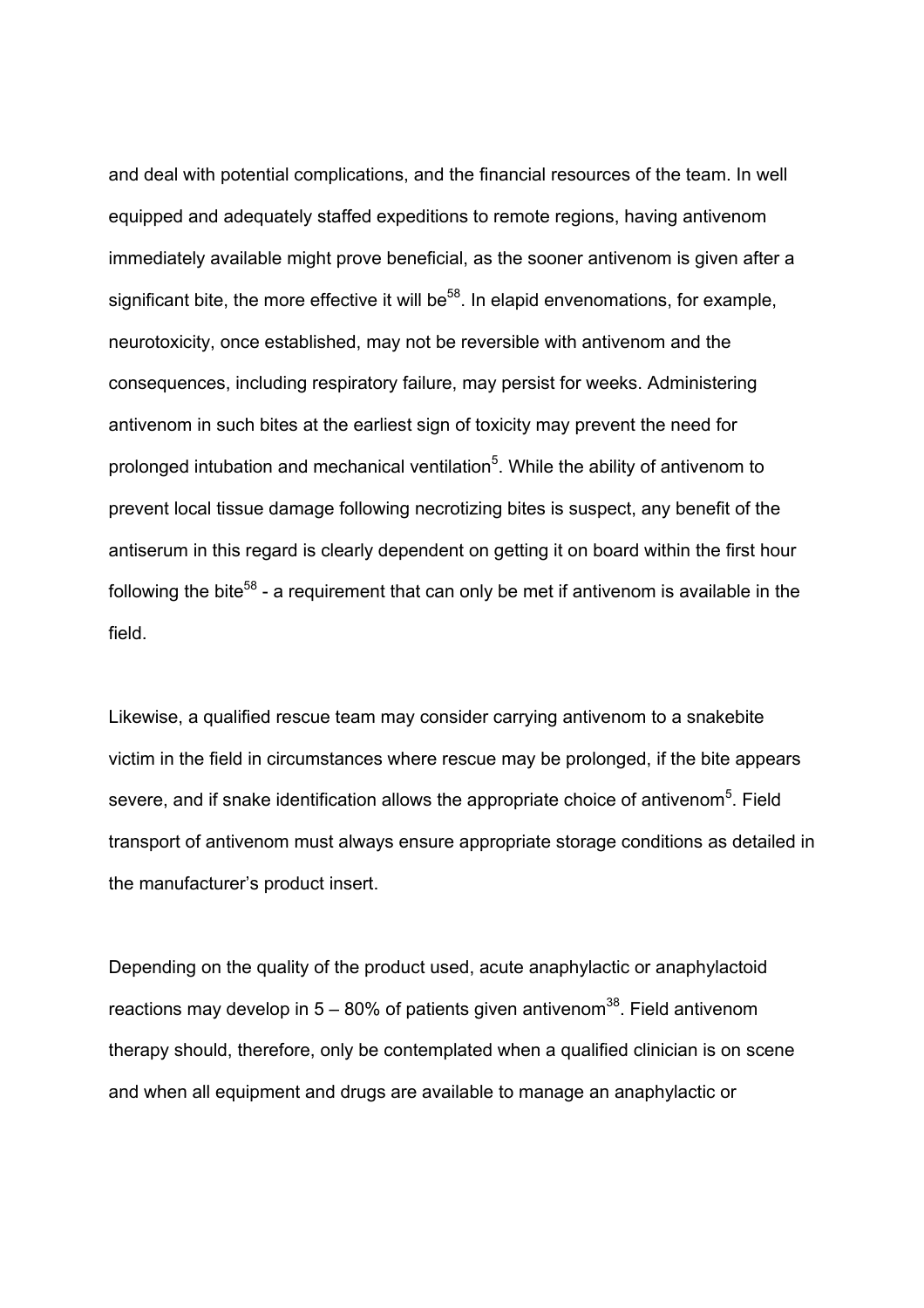anaphylactoid reaction (i.e., definitive airway drugs and equipment, IV supplies, epinephrine, antihistamines, and corticosteroids)<sup>3</sup>.

Antivenom administration should generally proceed according to the manufacturer's product insert, which may need to be translated into the physician's native language before embarking on an expedition or rescue. The insert provides information regarding the species covered by the product and dosage recommendations. It may be prudent, whenever possible, to confirm recommended dosing and re-dosing intervals with a physician knowledgeable with use of the chosen antiserum as antivenom product inserts produced by some manufacturers may contain misleading or erroneous recommendations<sup>59</sup>. Antivenom should only be given intravenously (or IO). The total dose to be given should be placed into an IV bag and the infusion should be started slowly for the first several minutes. If no reaction occurs, the rate is increased to get the total dose in within 1 to 2 hours.

Skin pre-testing for potential allergy to antivenom, though occasionally recommended by manufacturers, is unreliable and delays antivenom administration, and should be omitted $3,4$ .

It is possible that acute anaphylactic or anaphylactoid reactions to antivenom may be prevented or blunted by expanding the victim's intravascular volume with crystalloid, and by pretreating with standard doses of IV antihistamines ( $H_1$  and  $H_2$  blockers) and, when the risk of reaction is felt to be particularly high, subcutaneous epinephrine<sup>60</sup>. The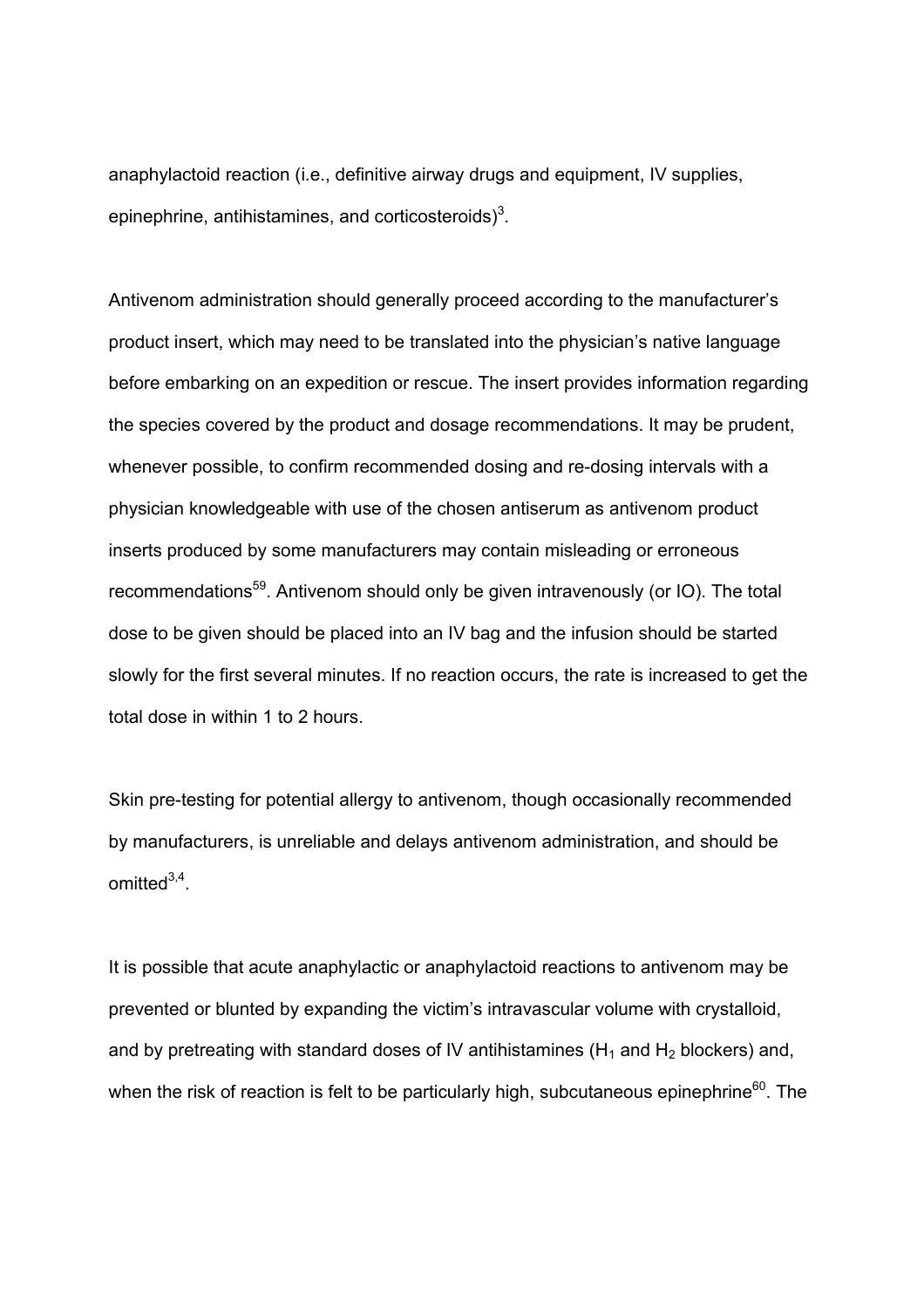efficacy of prophylactic antihistamines is controversial $61$ . Caution must be used if pretreating with epinephrine in a patient with coagulopathy, as epinephrine-induced hypertension could increase the risk of intracranial hemorrhage<sup>62,63</sup>. Whether or not pretreatment is used, these drugs must be immediately available to intervene if an acute reaction occurs $3,56$ .

Anticholinesterase Trial for Venom-Induced Neurotoxicity: The anticholinesterase drugs, edrophonium and neostigmine, may reverse the effects of snake venoms with postsynaptic neurotoxins, such as some cobras (e.g., *Naja* sp.) and Australian death adders (*Acanthophis* sp.)64,65,66. It is reasonable to administer a test dose of an anticholinesterase drug in any victim of snakebite who is demonstrating clear neurological dysfunction (e.g., ptosis). Patients should be pretreated with atropine (adults: 0.5 mg IV; children: 0.02 mg/kg body weight; minimum 0.1 mg). After this, edrophonium (0.25 mg/kg IV; maximum 10 mg) or neostigmine (0.025-0.08 mg/kg IV; maximum 2.5 mg) is given. If after 5 minutes there is clear improvement in neurological function, the patient should receive additional neostigmine at a dose of 0.01 mg/kg, up to 0.5 mg IV every 30 minutes as needed until recovery occurs<sup>64</sup>. Atropine should also be re-dosed periodically as indicated by significant bradycardia especially with hypotension. Anticholinesterase therapy may reverse neurotoxicity to a degree such that intubation and ventilatory support are not required, making extraction from the mountain much easier. Care must be taken to closely monitor the victim, however, during such therapy and evacuation, for any evidence of cholinergic crisis, to ensure that neurotoxicity is not progressing, and to prevent aspiration.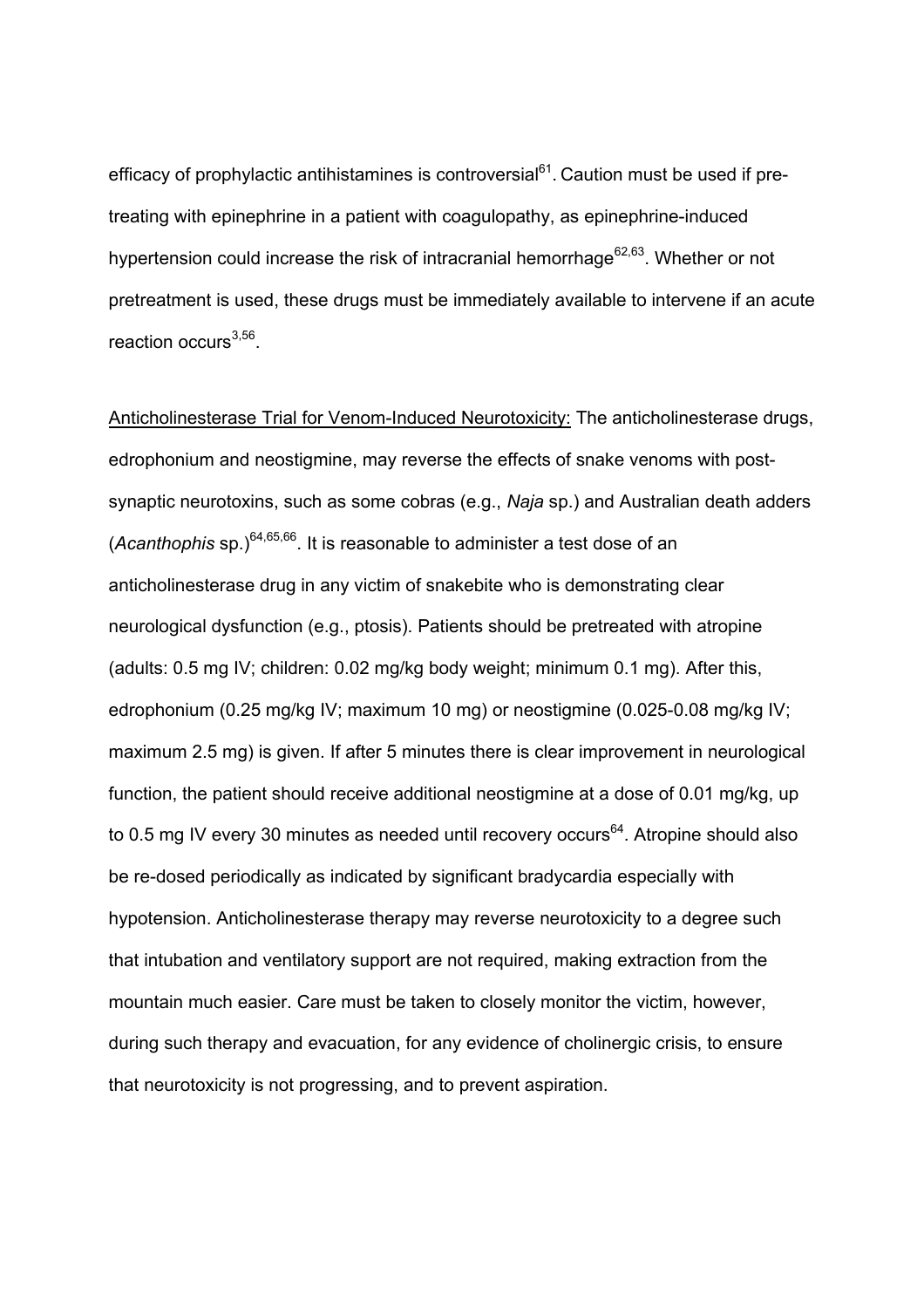#### *Disposition*

Any victim clearly bitten by a venomous snake should be immediately evacuated from the field to definitive medical care, regardless of whether or not there are early findings of envenomation. Once definitive care is reached, all victims with clear evidence of venom toxicity must be admitted for at least 24 hours, even if antivenom is not required. In the U.S., victims who are asymptomatic for 6 to 8 hours following a pit viper bite can be discharged home with instructions to return if they develop any delayed signs or symptoms. In other regions of the world, even asymptomatic patients should be admitted to hospital for 24 hours of observation given the potential delay in onset of venom toxicity $2^2$ .

#### **Limitations**

This article is intended to provide mountaineers, first responders and rescue clinicians with a working knowledge of snakebite in the mountains. Readers are encouraged to seek more extensive information regarding the indigenous snakes of the regions they will be visiting or in which they provide rescue support, and to develop specific management and evacuation plans before they leave on their next trip into the mountains.

#### **Disclosure**

None of the authors have any commercial affiliations that might pose a conflict of interest.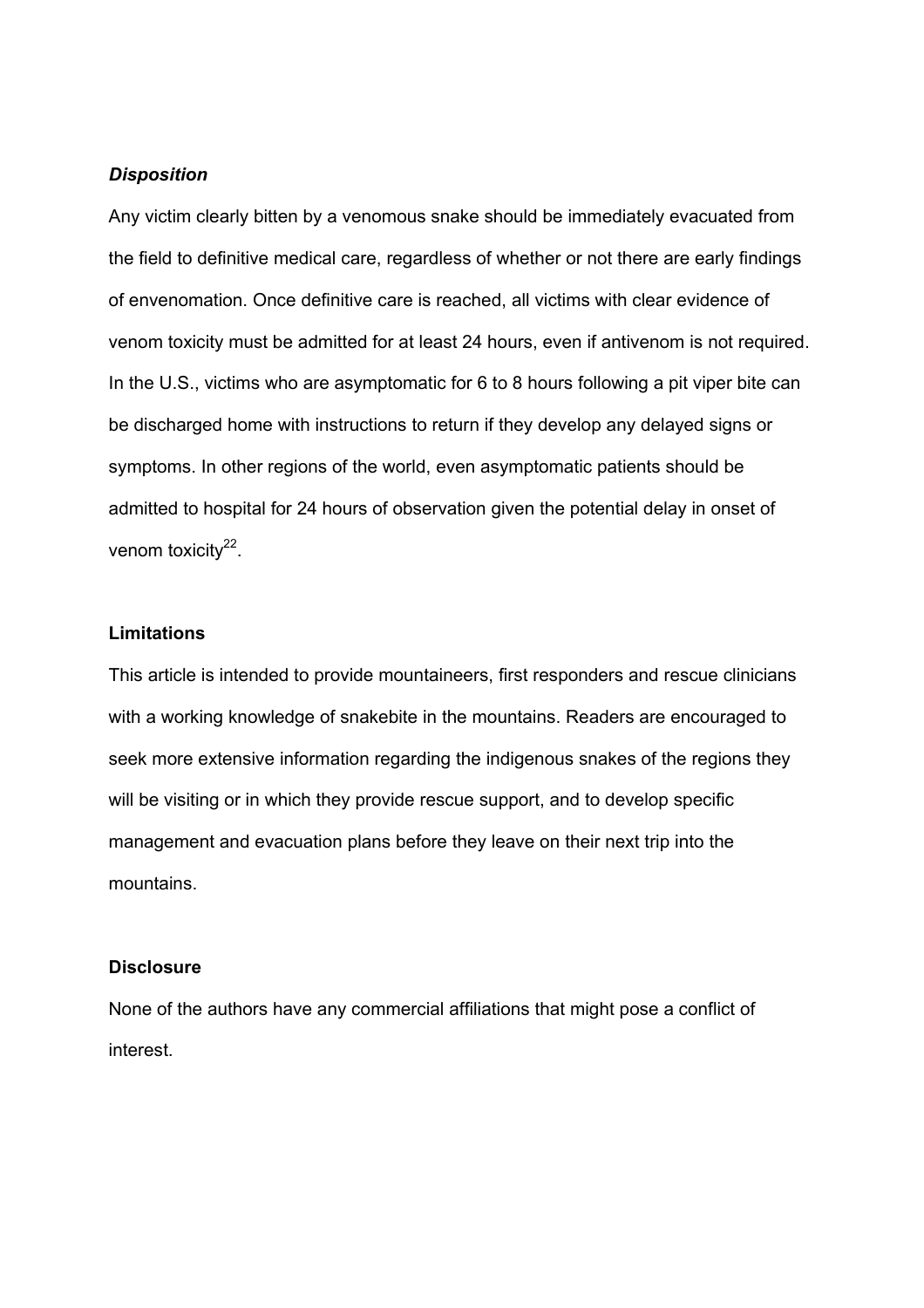#### **ACKNOWLEDGEMENTS**

*These recommendations have been discussed and officially approved at the ICAR MEDCOM meetings in Liechtenstein, April 15-17, 2004, in Zakopane, Poland October 13-17, 2004 and in Paklenica, Croatia April 12-16, 2004 by the following members of the International Commission for Mountain Emergency Medicine: Hermann Brugger (President) (I), Giancelso Agazzi (I), Borislav Aleraj (HR), Jan Beaufort (CZ), Jeff Boyd (CA), Ramon Chiocconi (Corresponding member) (Argentina), Tore Dahlberg (N), Florian Demetz (I), Fidel Elsensohn (Vice President) (A), John Ellerton (GB), Silvia Ferrandis (UIAA MedCom) (E), Herbert Forster (D), Hans Jacomet (CH), Sylveriusz Kosinsky (PL), Horia Lapusan (RO), Xavier Ledoux (F), Peter Mair (A), Peter Paal (I), Peter Rheinberger (FL), Günther Sumann (A), Dario Svajda (HR), Michael Swangard (CA), David Syme (GB), Iztok Tomazin (SLO), Urs Wiget (CH), Eveline Winterberger (CH), Gregoire Zen Ruffinen (CH), Igor Zuljan (HR). Both Silvia Ferrandis and Arthur Morgan have represented the UIAA MedCom during these meetings and communications and have obtained the assent of the President of the UIAA MedCom, Buddha Basnyat, for the "Prevention" section.* 

*Gratitude is additionally expressed to Dr Michael Shuster and Ms Kiera Traversy for assistance with this paper.*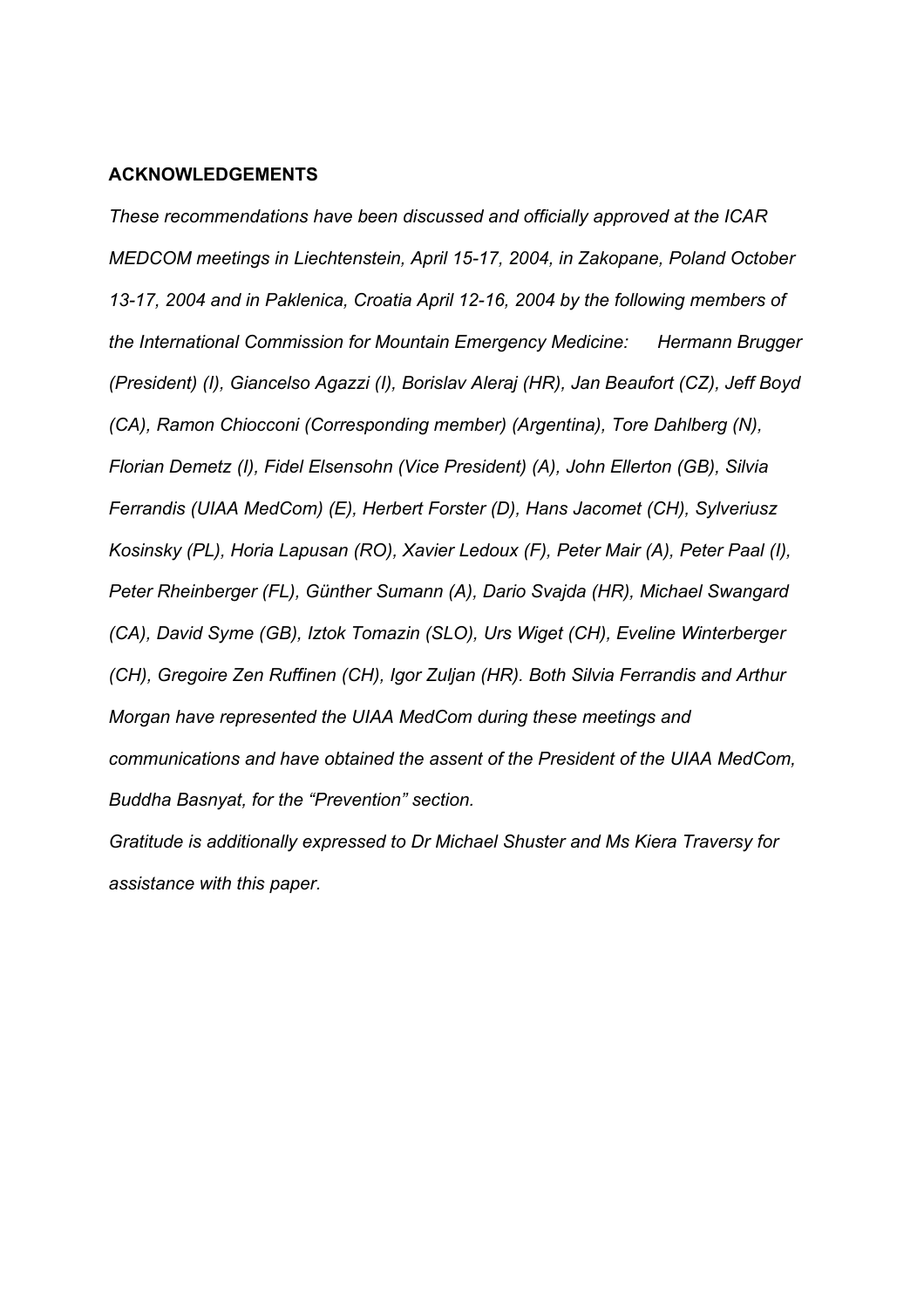#### References

1. Johnson L. An introduction to mountain search and rescue. *Emerg Med Clin N Am* 2004; 22:511–524.

2. Wilkerson J, ed. *Medicine for Mountaineering*. 5<sup>th</sup> ed. Seattle, WA: The Mountaineers Books; 2001.

3. Norris RL, Bush SP. North American venomous reptile bites. In: Auerbach PS, ed. Wilderness Medicine. 4<sup>th</sup> ed. New York, NY: Elsevier; 2001:896-926.

4. Norris RL, Minton SA. Non-North American venomous reptile bites. In: Auerbach PS, ed. Wilderness Medicine. 4<sup>th</sup> ed. New York, NY: Elsevier;2001:927-951.

5. Nocera A, Gallagher J, White J. Severe tiger snake envenomation in a wilderness environment. *Med J Aust* 1998; 168: 69-71.

6. Chippaux JP. Snake-bites: appraisal of the global situation. *Bull WHO* 1998;76:515-524.

7. Russell FE. When a snake strikes. *Emerg Med* 1990;22(12):20-43.

8. Gold BS, Barish RA, Dart RC. North American snake envenomation: diagnosis, treatment and management. *Emerg Med Clin N Am* 2004;22(2):423-443, ix.

9. Kitchens CS, Van Mierop LHS. Envenomation by the eastern coral snake: a study of 39 victims. *JAMA* 1987;258(12):1615-1618.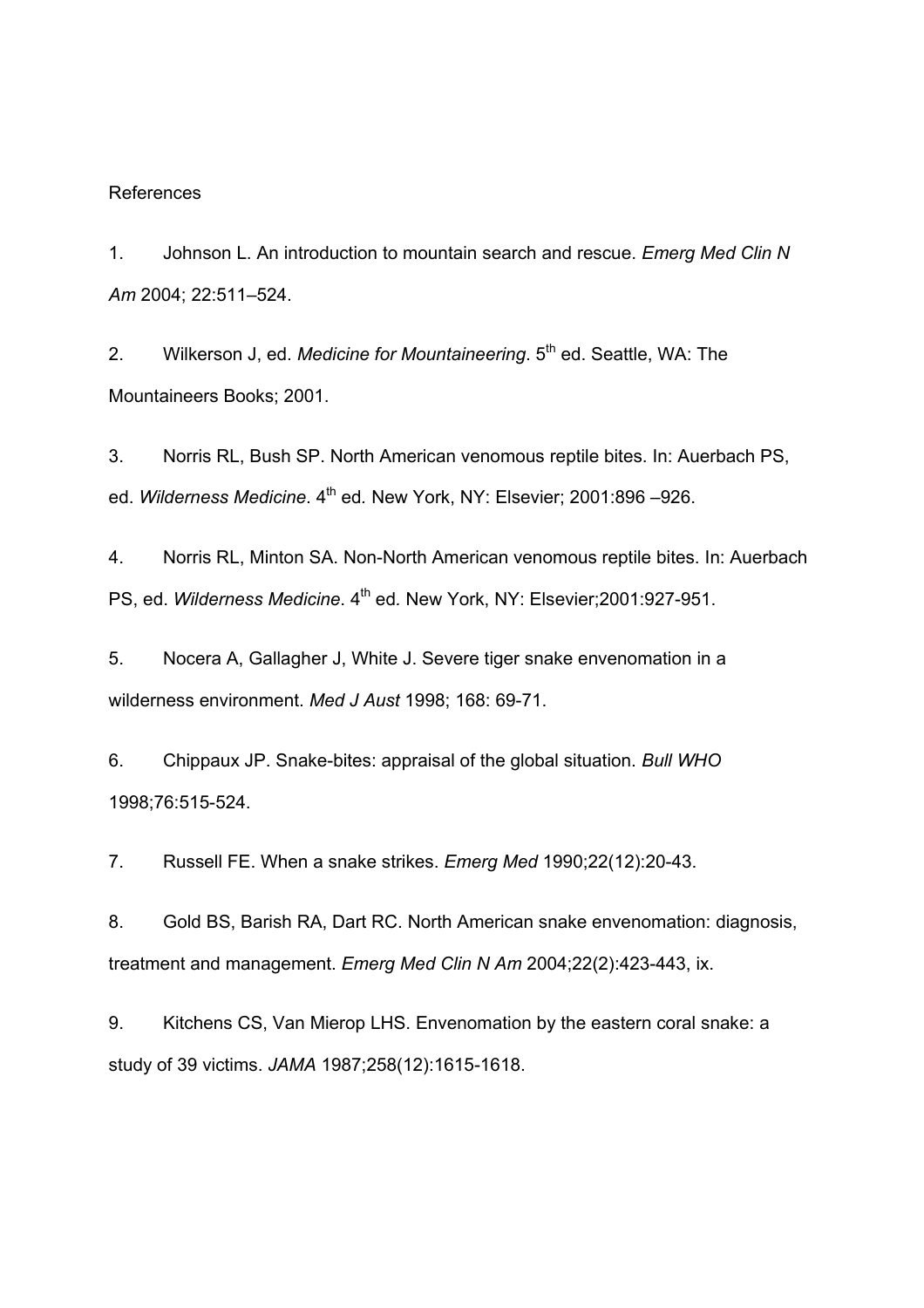10. Blaylock R. Epidemiology of snakebite in Eshowe, KwaZulu-Natal, South Africa. *Toxicon* 2004;43(2):159-166.

11. Sharma SK, Chappuis F, Jha N, Bovier PA, Loutan L, Koirala S. Impact of snake bites and determinants of fatal outcomes in southeastern Nepal. *Am J Trop Med Hyg*  2004;71(2):234-238.

12. Johnston MA, Fatovich DM, Haig AD, Daly FF. Successful resuscitation after cardiac arrest following massive brown snake envenomation. *Med J Aust* 2002;177(11- 12):646-649.

13. Maheshwari M, Mittal SR. Acute myocardial infarction complicating snake bite. *J Assoc Physicians India* 2004;52:63-64.

14. White J. Snake venoms and coagulopathy. *Toxicon* 2005;45(8):951-967.

15. Bartholdi D, Selic C, Meier J, Jung HH. Viper snakebite causing symptomatic intracerebral hemorrhage. *J Neurol* 2004;251(7):889-891.

16. Hafeez S, Majeed I. Cardiac dysrythmia as a presentation of snakebite. *J Coll Physicians Surg Pak* 2004;14(1):48-49.

17. Thewjitcharoen Y, Poopitaya S. Ventricular tachycardia, a rare manifestation of Russell's viper bite: case report. *J Med Assoc Thai* 2005;88(12):1931-1933.

18. Warrell D. Treatment of bites by adders and exotic venomous snakes. *BMJ*  2005;331:1244-1247.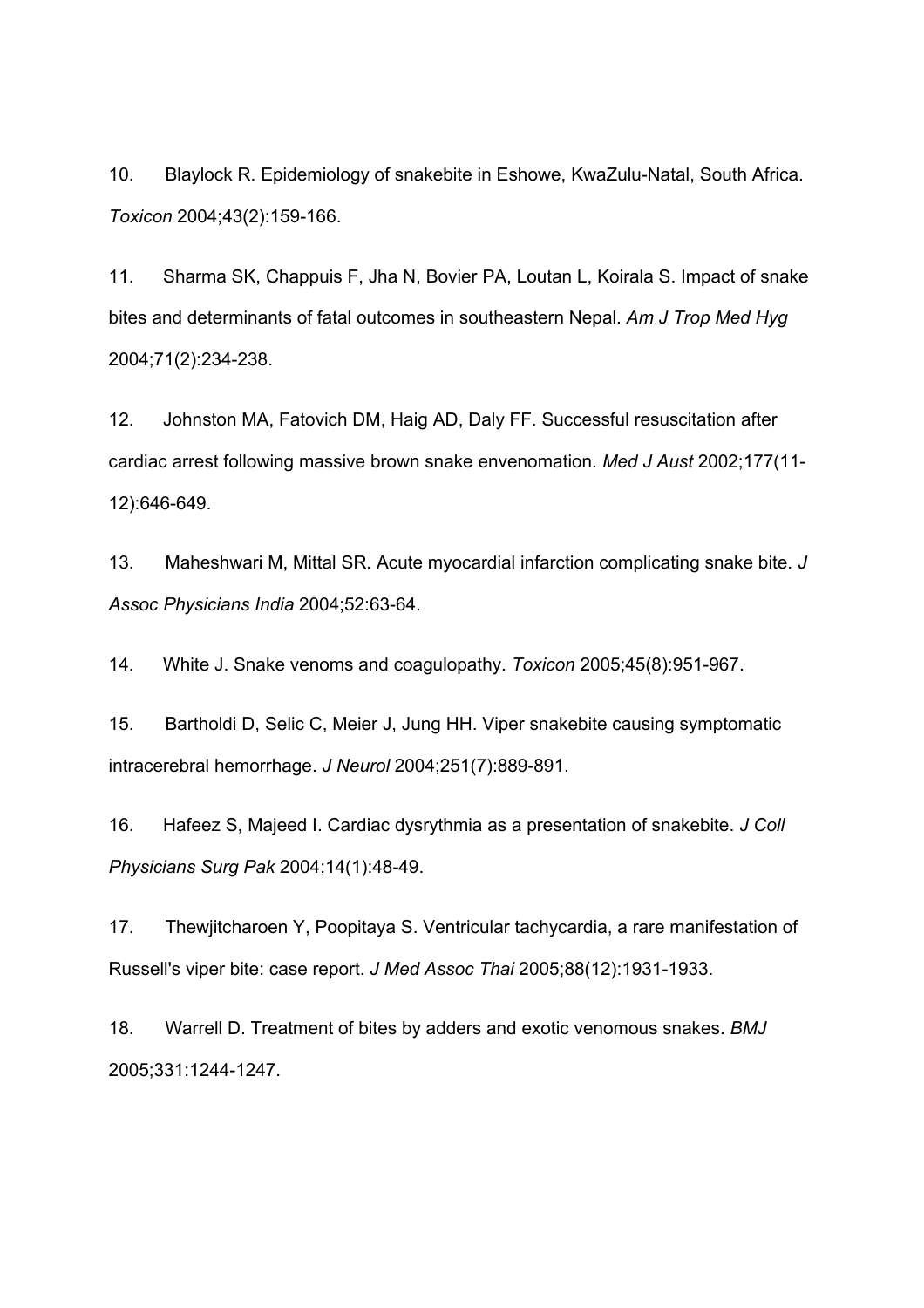19. Petite J. Viper bites: treat or ignore? Review of a series of 99 patients bitten by Vipera aspis in an alpine Swiss area. *Swiss Med Wkly* 2005;35:618-625.

20. Currie B. Snakebite in Tropical Australia, Papua New Guinea and Irian Jaya. *Emergency Medicine* 2000;12:285–294.

21. Brooks DE, Graeme KA. Airway compromise after first rattlesnake envenomation. *Wilderness Environ Med* 2004;15(3):188-193.

22. Norris RL, Wilkerson JA, Feldman J. Rattlesnakes can cause sudden death: syncope, massive aspiration, and death following snakebite. *Wilderness Environ Med* 2007;17(1): In press.

23. Currie, BJ. Treatment of snakebite in Australia: The current evidence base and questions requiring collaborative multicentre prospective studies. *Toxicon* 2006. In print.

24. Bush SP. Snake Envenomations, Rattle. eMedicine Specialties>Emergency Medicine>Environmental. Available at: http://www.emedicine.com/emerg/topic540.htm. Accessed January 27, 2007.

25. Farstad D, Thomas T, Chow T, Bush S, Stiegler P. Mojave rattlesnake envenomation in southern California: a review of suspected cases. *Wilderness Environ Med* 1997;8(2):89-93.

26. Warrell, D. Clinical toxicology of snakebite in Asia. In: Meier J, White J, eds. *Handbook of Clinical Toxicology of Animal Venoms and Poisons*. Boca Raton, FLA: CRC Press; 1995:493-595.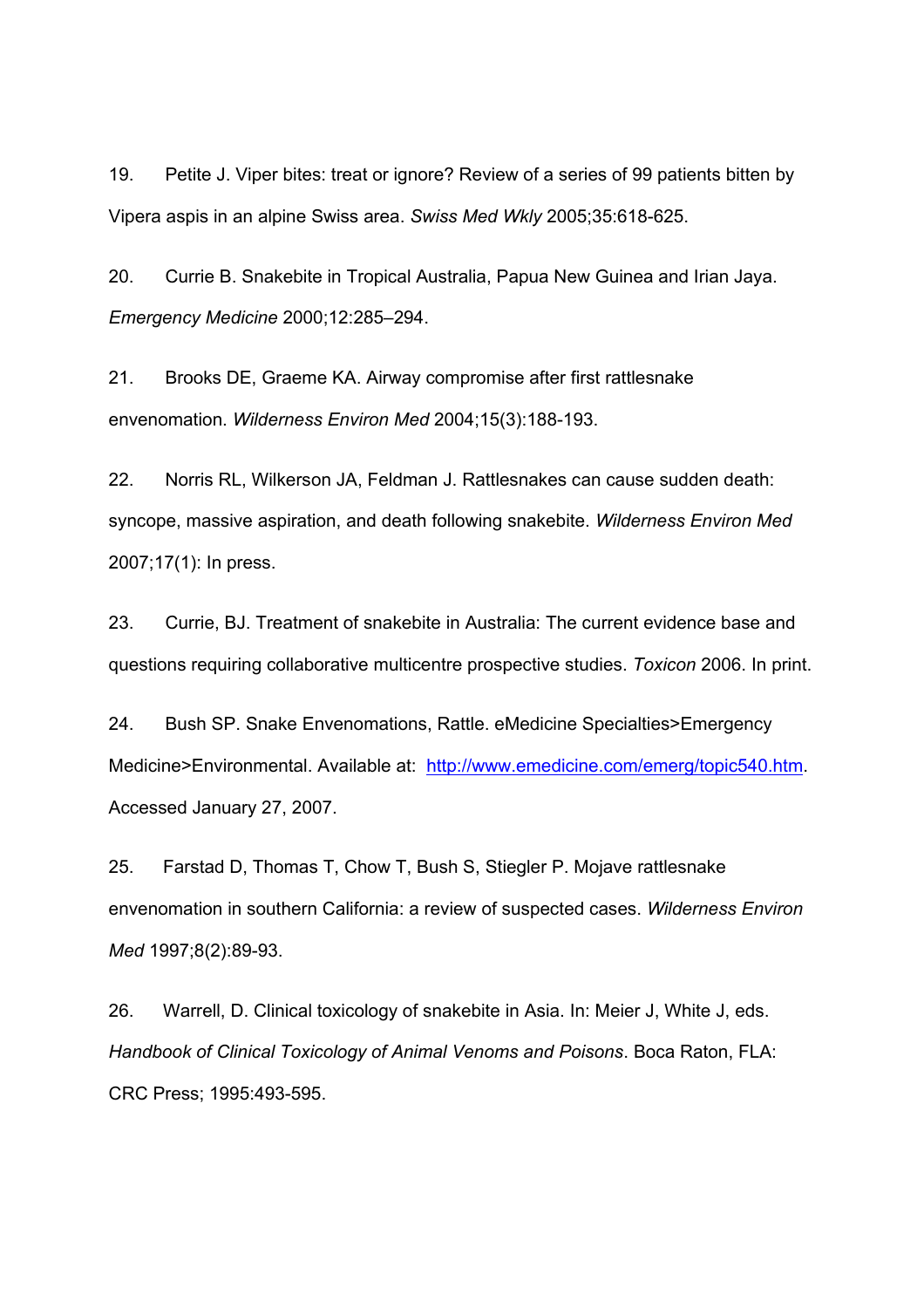27. Warrell, D. Clinical toxicology of snakebite in Africa and the Middle East. In: Meier J, White J, eds. *Handbook of Clinical Toxicology of Animal Venoms and Poisons.* Boca Raton, FLA:CRC Press; 1995:433-492.

28. Iserson KV. Incidence of snakebite in wilderness rescue. *JAMA* 1988; 260:1405.

29. Junghanss T, Bodio M. [Poisonous snake bites: prevention--first aid--clinical management]. *Ther Umsc.*2001;58(6):394-398.

30. Rose JW. Treatment for snakebite in US Naval Units deployed ashore and the use of antivenin. *AFPMB Bulletin* [electronic journal]. Available at:

http://www.afpmb.org/bulletin/vol25/Snakebite%2025%20August%202004.pdf. Accessed January 27, 2007.

31. Carroll RR, Hall EL, Kitchens CS. Canebrake rattlesnake envenomation. *Ann Emerg Med* 1997;30:45-48.

32. Griffen D, Donovan JW. Significant envenomation from a preserved rattlesnake head (in a patient with a history of immediate hypersensitivity to antivenin). *Ann Emerg Med* 1986;15(8):955-958.

33. Bawaskar HS, Bawaskar PH. Envenoming by the common krait (Bungarus caeruleus) and Asian cobra (Naja naja): clinical manifestations and their management in a rural setting. *Wilderness Environ Med* 2004;15(4): 257-266.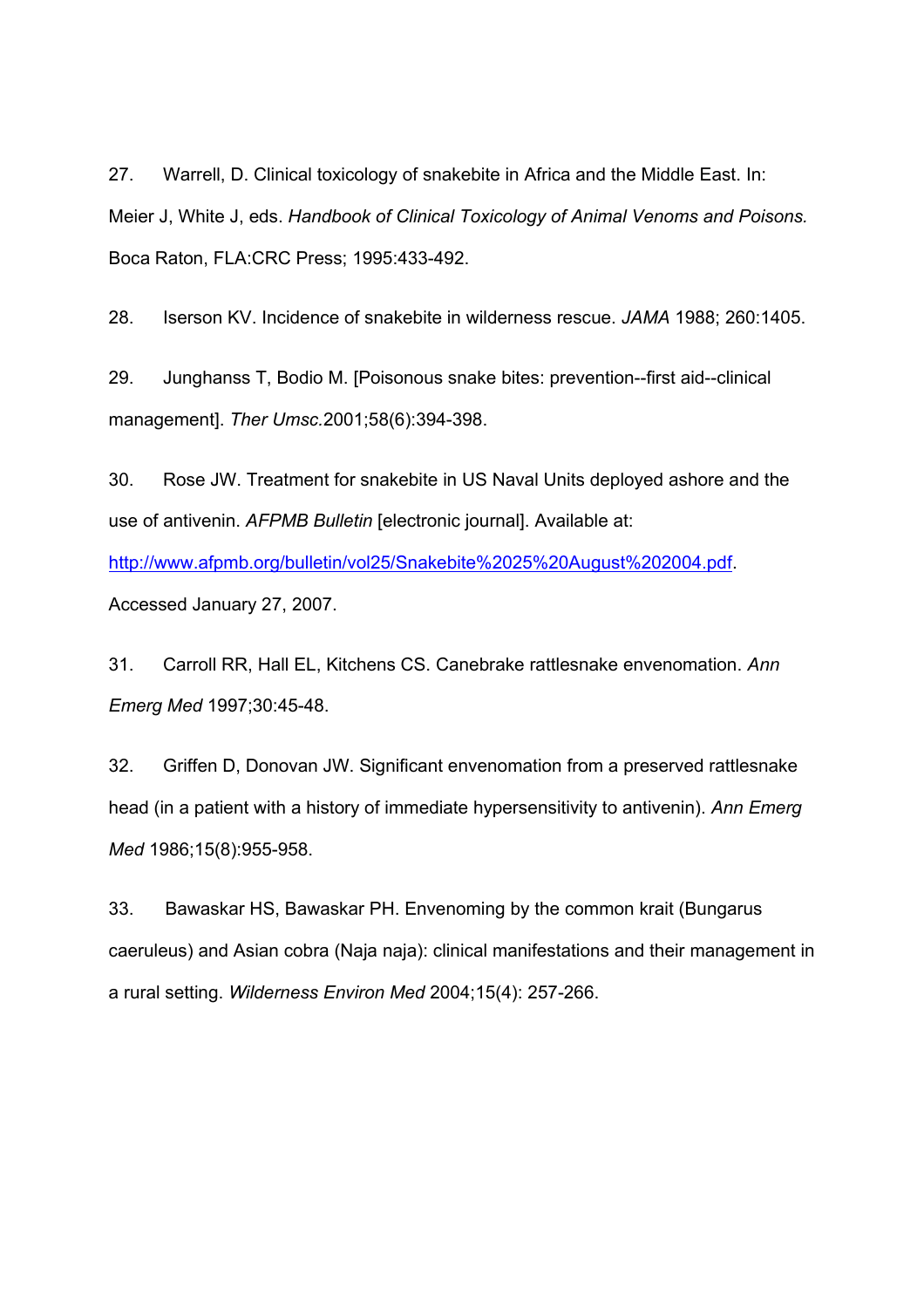34. Corbett SW, Anderson B, Nelson B, Bush S, Hayes WK, Cardwell MD. Most lay people can correctly identify indigenous venomous snakes. *Am J Emerg Med* 2005;23(6):759-762.

35. Cheng AC, Currie BJ. Venomous snakebites worldwide with a focus on the Australia-Pacific region: current management and controversies. *J Intensive Care Med* 2004;19(5):259-269.

36. Guidelines 2005 for Cardiopulmonary Resuscitation and Emergency Cardiovascular Care. *Circulation* Suppl 2005;IV:18-34.

37. Moffett MW. In memory of Joseph Slowinski. Available at: http://www.doctorbugs.com/Joseph\_Slowinski.html. Accessed January 27, 2007.

38. Theakston RD, Warrel DA, Griffiths E. Report of a WHO workshop on the standardization and control of antivenoms. *Toxicon* 2003;41(5):541-557.

39. McKinney PE. Out-of-hospital and interhospital management of crotaline snakebite. *Ann Emerg Med* 2001;37(2):168-174.

40. Bush SP. Snake suction devices don't remove venom: they just suck. *Ann Emerg Med* 2004;43(2):187-188.

41. Alberts MB, Shalit M, LoGalbo F. Suction for venomous snakebite: a study of "mock venom" extraction in a human model. *Ann Emerg Med* 2004;43:181-186.

42. Bush SP, Hegewald KG, Green SM, Cardwell MD, Hayes WK. Effects of a negative pressure venom extraction device (Extractor) on local tissue injury after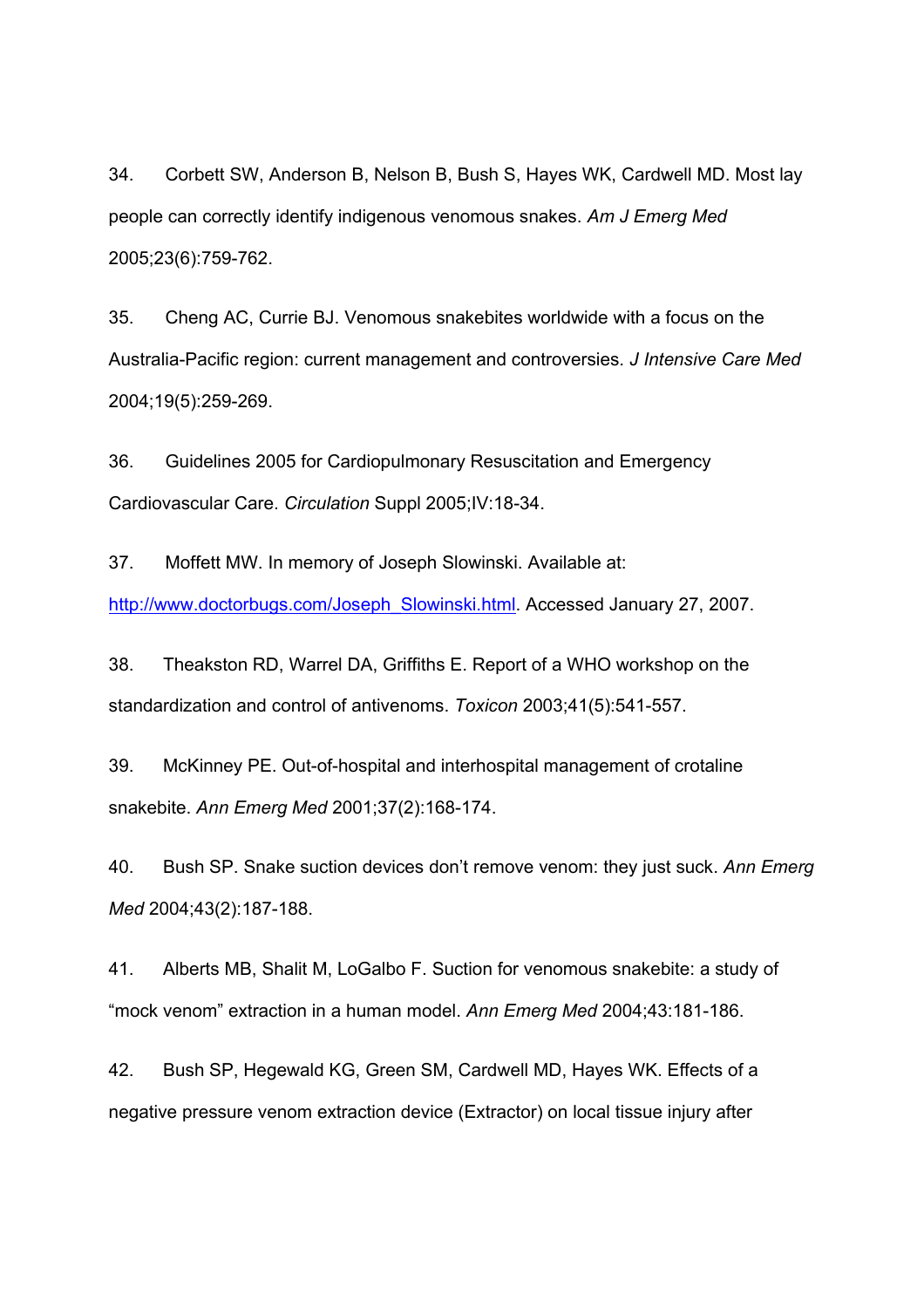artificial rattlesnake envenomation in a porcine model. *Wilderness Environ Med* 2000;11(3):180-188.

43. Guidelines 2005 for Cardiopulmonary Resuscitation and Emergency Cardiovascular Care. *Circulation* Suppl 2005;IV:199.

44. Sutherland SK, Coulter AR, Harris RD. Rationalisation of first-aid measures for elapid snakebite. *Lancet* 1979; 1: 183-185.

45. Winkel KD, Hawdon GM, Levick N. Pressure immobilization for neurotoxic snake bites. *Ann Emerg Med* 1999;34(2):294-295.

46. Norris RL. Snake Envenomations, Coral. eMedicine Specialties>Emergency Medicine>Environmental. Available at: http://www.emedicine.com/emerg/topic542.htm. Accessed January 27, 2007.

47. Edmondson KW. Treatment of snakebite. *Med J Aust* 1979;2:257.

48. Davidson TM. Sam splint for wrap and immobilization of snakebite. *Wilderness Environ Med* 2001;12(3):206-207.

49. Norris RL, Ngo J, Nolan K, Hooker G. Physicians and lay people are unable to apply pressure immobilization properly in a simulated snakebite scenario. *Wilderness Environ Med* 2005;16(1):16-21.

50. Howarth DM, Southee AE, Whyte M. Lymphatic flow rates and first-aid in simulated peripheral snake or spider envenomation. *Med J Aust* 1994;161(5):695-700.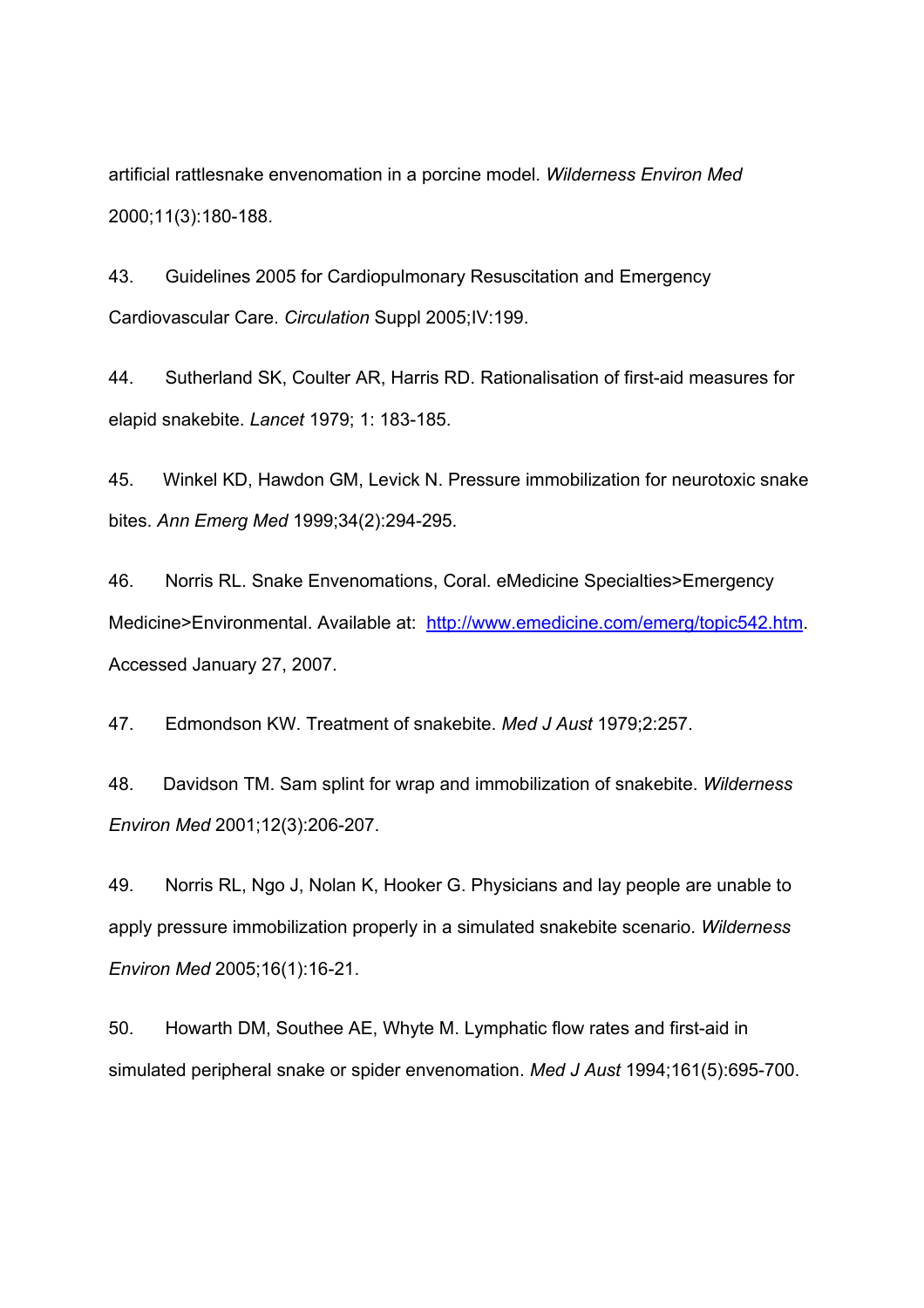51. Tomazin I, Kovacs T; ICAR MedCom. Medical considerations in the use of helicopters in mountain rescue. *High Alt Med Biol* 2003;4(4):479-483.

52. Schrire L, Muller GJ, Pantanowitz L. *The Diagnosis and Treatment of Envenomation in South Africa.* South African Institute for Medical Research; 1996.

53. Standard Treatment Guidelines and Essential Drugs List for South Africa Primary Health Care 2003 Edition. Available at: http://www.doh.gov.za/docs/ factsheets/pharma/primary/2003/edlphc301-350.pdf . Accessed January 27, 2007.

54. Wedmore IS, Johnson T, Czarnik J, Hendrix S. Pain management in the wilderness and operational setting. *Emerg Med Clin North Am* 2005;23(2):585-601.

55. Thomas A, Wiget U, Rammlmair G. Treatment of Pain on the Field. ICAR MedCom Recommendation M 0010. Available at: http://www.ikarcisa.org/ikar/images/RECM0010E.pdf. Accessed January 27, 2007.

56. Guidelines 2005 for Cardiopulmonary Resuscitation and Emergency Cardiovascular Care. *Circulation* Suppl 2005;IV-143-145.

57. Guidelines 2005 for Cardiopulmonary Resuscitation and Emergency Cardiovascular Care. *Circulation* Suppl 2005;IV:57-88.

58. Norris RL, Thompson RC, Dery R et al. Regional versus systemic antivenom administration in the treatment of snake venom poisoning in a rabbit model: a pilot study. *Wild Environ Med* 2003;14(4):231-235.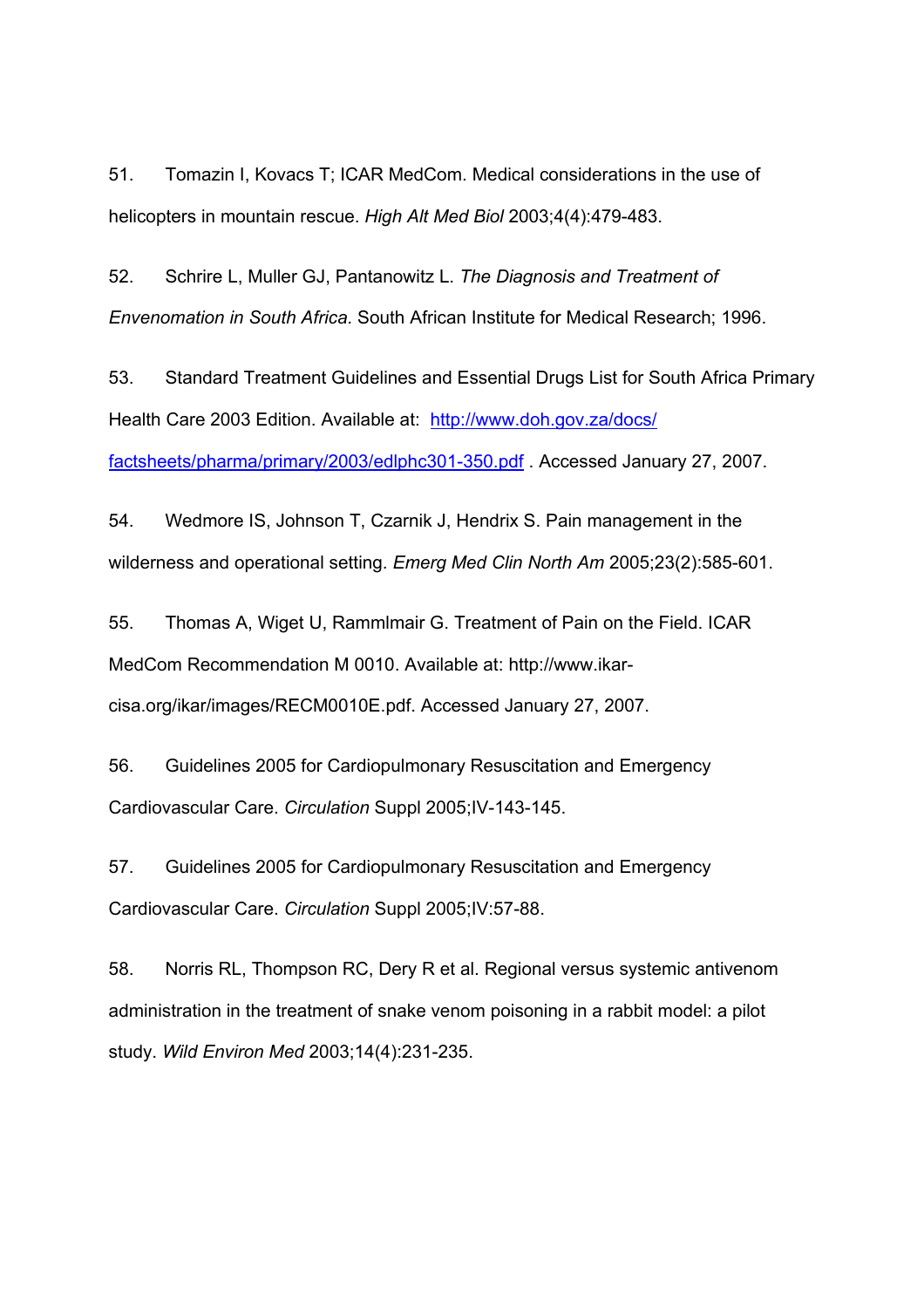59. Simpson ID, Norris RL: Snake antivenom product guidelines in India: "The devil is in the detail." Wild Environ Med; In press.

60. Premawardhena AP, de Silva CE, Fonseka MM, et al. Low dose adrenaline to prevent acute adverse reactions to antivenom serum in people bitten by snakes: randomised, placebo controlled trial. *BMJ* 1999; 318: 1041-1043.

61. Cheng AC,Winkel KD. Antivenom efficacy, safety and availability: measuring smoke. *Med J Aust* 2004;180(1):5-6.

62. Guwarammana IB et al. Parallel infusion of hydrocortisone +/- chlorpheniramine bolus injection to prevent acute adverse reactions to antivenin for snakebites. *Med J Aust* 2004;180(1):20-23.

63. Dassanayake AS, Karunanayake P, Kasturiratne KT, et al. Safety of subcutaneous adrenaline as prophylaxis against acute adverse reactions to anti-venom serum in snakebite. *Ceylon Med J* 2002;47:48-49.

64. Little M, Pereira P. Successful treatment of presumed death-adder toxicity using anticholinesterases. *Emergency Medicine* 2000;12:241-245.

65. Gold BS. Neostigmine for the treatment of neurotoxicity following envenomation by the Asiatic Cobra. *Ann Emerg Med* 1996; 28: 87–89.

66. Watt G, Theakston RDG, Hayes CG et al. Positive response to edrophonium in patients with neurotoxic envenoming by cobras *(Naja naja philuippinensis). N Engl J Med* 1986; 315: 1444–1448.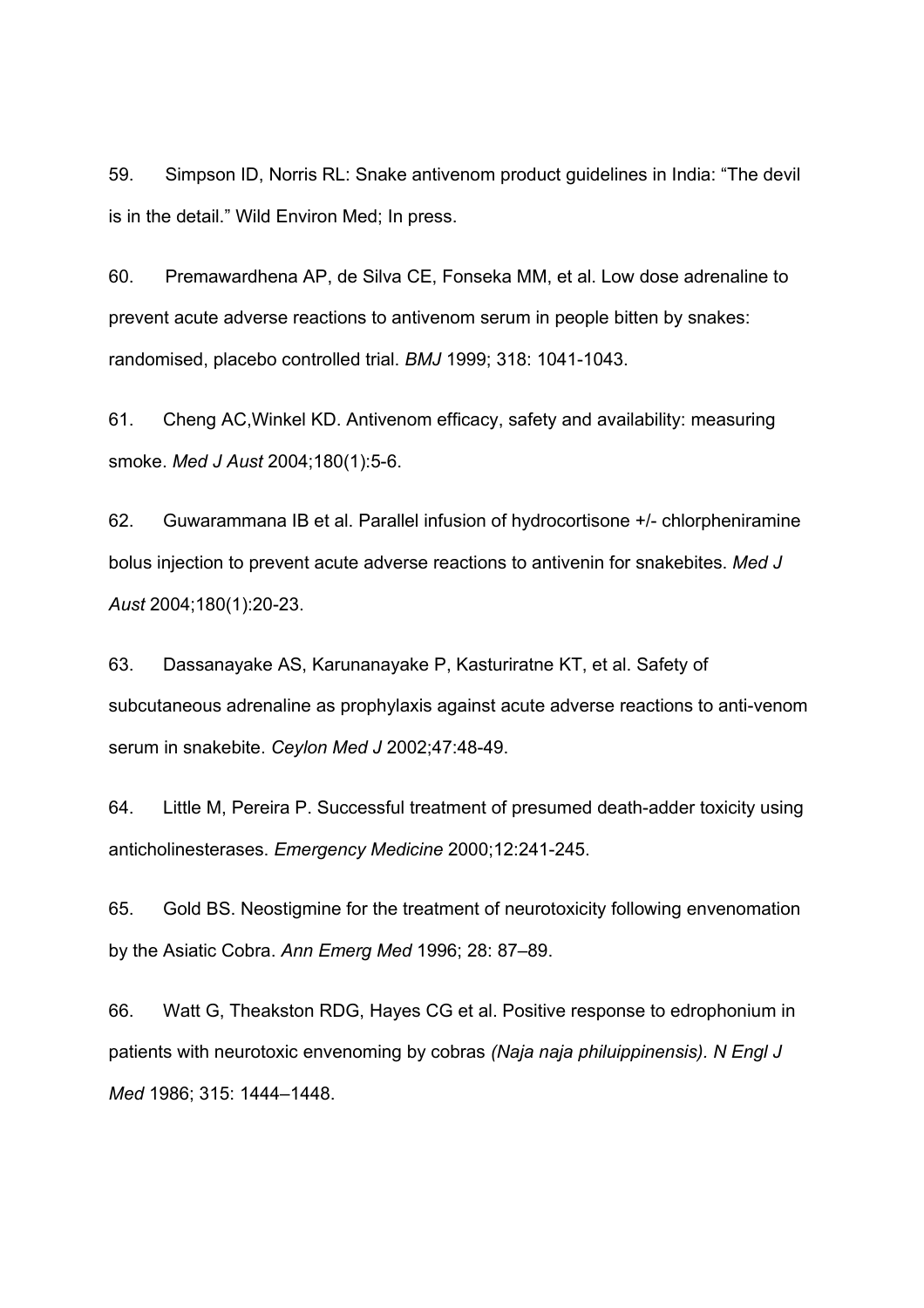| Family    | Subfamily                    | Locations | Examples                                                                                     |
|-----------|------------------------------|-----------|----------------------------------------------------------------------------------------------|
| Viperidae | Viperinae (Old World vipers) | Europe    | European viper (Vipera aspis)<br>Common adder ( <i>V berus</i> )<br>Meadow viper (V ursinii) |
|           |                              | Asia      | Russell's viper (Daboia russelii)                                                            |
|           |                              |           | Saw-scaled viper (Echis carinatus)                                                           |
|           |                              | Africa    | Berg adder or Mountain adder (Bitis atropos)                                                 |
|           | Crotalinae (Pit vipers)      | Americas  | Timber rattlesnake (Crotalus horridus)                                                       |
|           |                              |           | Western rattlesnake (C viridis)                                                              |
|           |                              |           | Pacific rattlesnake (C oreganus)                                                             |
|           |                              |           | Ridge-nosed rattlesnake (C willardi)                                                         |
|           |                              |           | Rock rattlesnake (C lepidus)                                                                 |
|           |                              |           | Dusky rattlesnake (C triseriatus)                                                            |
|           |                              |           | Neotropical rattlesnake (C durissus)                                                         |
|           |                              |           | Andean lancehead (Bothrops andianus)                                                         |
|           |                              |           | Andean forest pit viper (Bothriopsis pulchra)                                                |
|           |                              |           | Inca forest pit viper (B oligolepis)                                                         |
|           |                              |           | Eyelash pit viper (Bothriechis schlegelii)                                                   |
|           |                              | Asia      | Central Asian viper (Vipera lebetina)                                                        |
|           |                              |           | Mamushi (Agkistrodon halys)                                                                  |
|           |                              |           | Himalayan pit viper (Gloydius himalayanus)                                                   |
|           | Elapidae                     | Africa    | Mossambic spitting cobra (Naja mossambica)                                                   |
|           |                              | Asia      | Indian cobra (Naja naja)                                                                     |
|           |                              |           | King cobra (Ophiophagus hannah)                                                              |
|           |                              |           | Common krait (Bungus caeruleus)                                                              |
|           |                              |           | Banded krait ( <i>B fasciatus</i> )                                                          |
|           |                              | Americas  | Brazilian giant coral snake (Micrurus frontalis)                                             |
|           |                              |           | Red-tailed coral snake (M mipartitus)                                                        |
|           |                              | Australia | Tiger snake ( <i>Notechis scutatus</i> )                                                     |

Table 1. Examples of venomous snakes found in mountainous terrain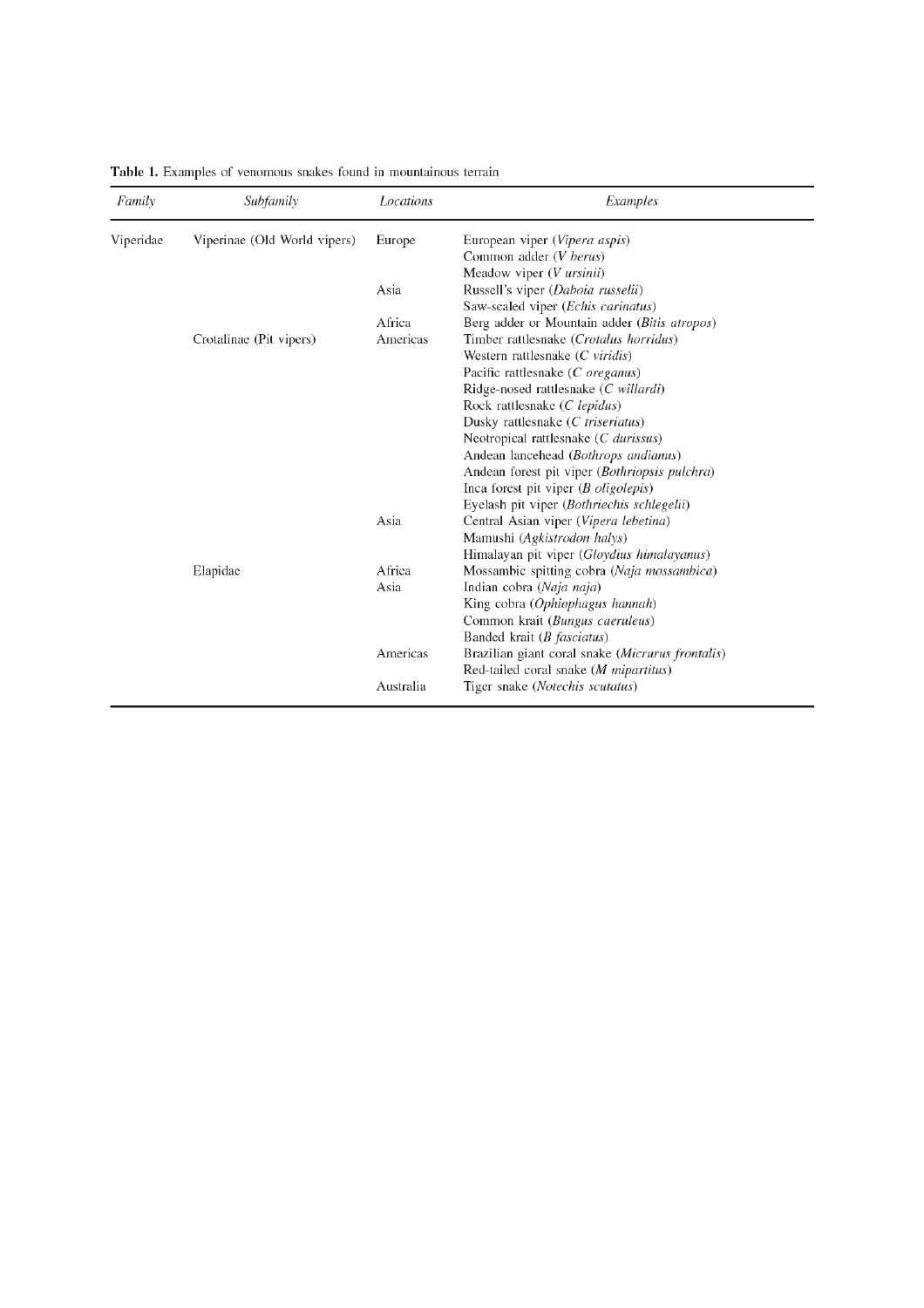#### Table 2. Some local and systemic symptoms and signs of venomous snakebite

Local

Puncture wounds or scratches (due to fangs and/or accessory teeth); may be difficult to see Pain (may be early, burning, and severe or may be absent) Redness (erythema) Soft-tissue swelling (edema) Bruising (ecchymosis) Bloody oozing (sanguinous exudate) from fang marks Blistering (vesicles and bullae filled with serum or blood) Numbness or tingling at and around bite site Red streaks along lymph vessels and swollen tender lymph glands (lymphangitis and lymphadenitis) Tissue destruction (necrosis) Systemic Early collapse Numbness or tingling remote from bite (eg, around lips) Muscle twitching (fasciculations) Weakness (paralysis) of muscles Eyelid droop (ptosis) Difficulty speaking (dysarthria) Sweating and chills (diaphoresis) Nausea, vomiting Faintness or dizziness Breathing quickly (tachypnea) or slowly (respiratory depression) Blood pressure drop (hypotension) Abdominal pain Clotting disorders; clots and bleeding from any anatomic site Headache Stumbling (ataxia) Fixed dilated pupils (cranial nerve palsy [not necessarily indicative of death]) Confusion Loss of consciousness (syncope, coma) Convulsions Heart toxicity (acute myocardial infarction, hypotension, pulmonary edema, cardiac dysrhythmias) Muscle toxicity with pain and tenderness (rhabdomyolysis, myoglobinuria, hyperkalemia, secondary cardiac dysrhythmias, and renal failure)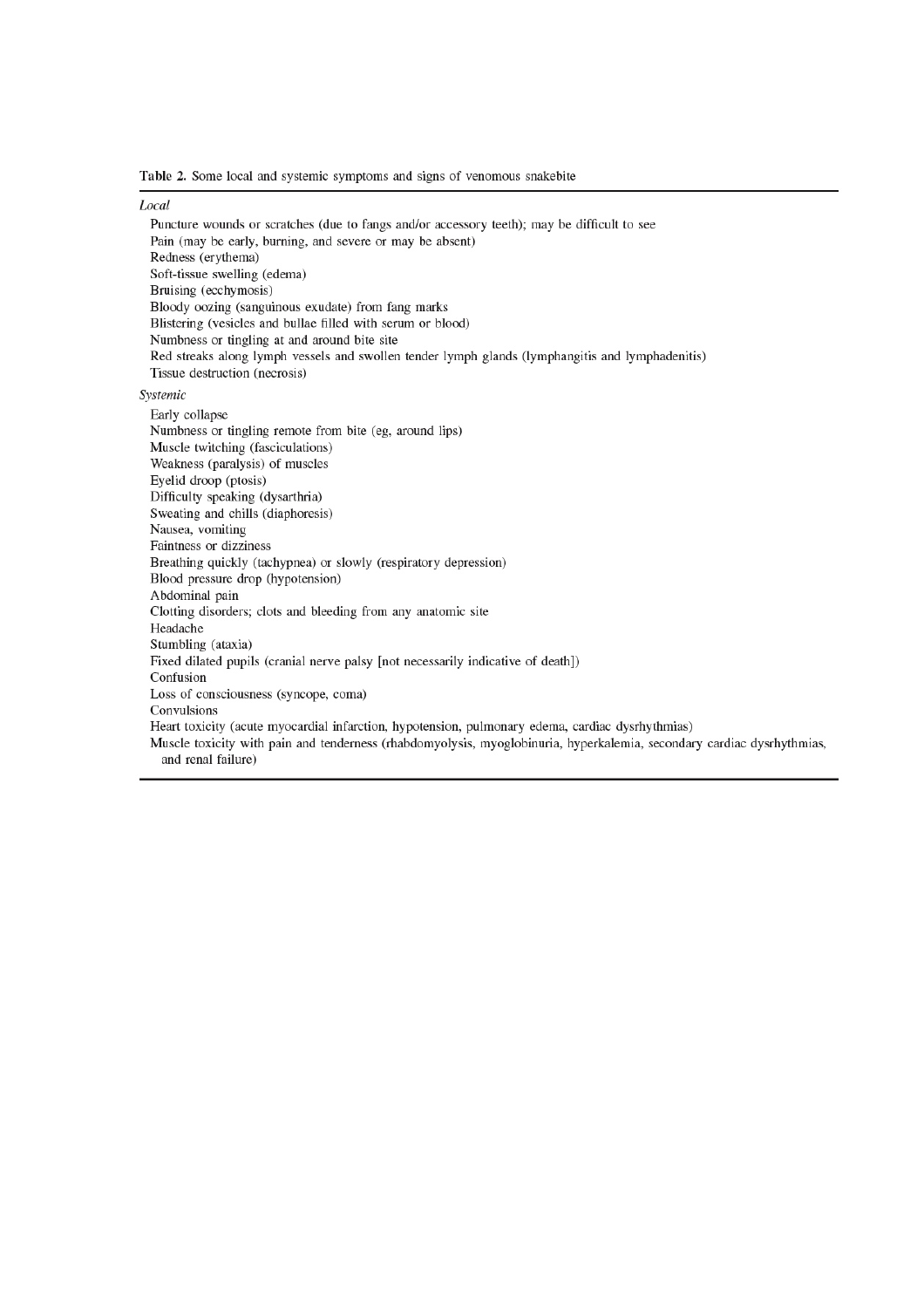

Figure 1. First-aid algorithm. Transportation is a priority and should be organized as soon as possible.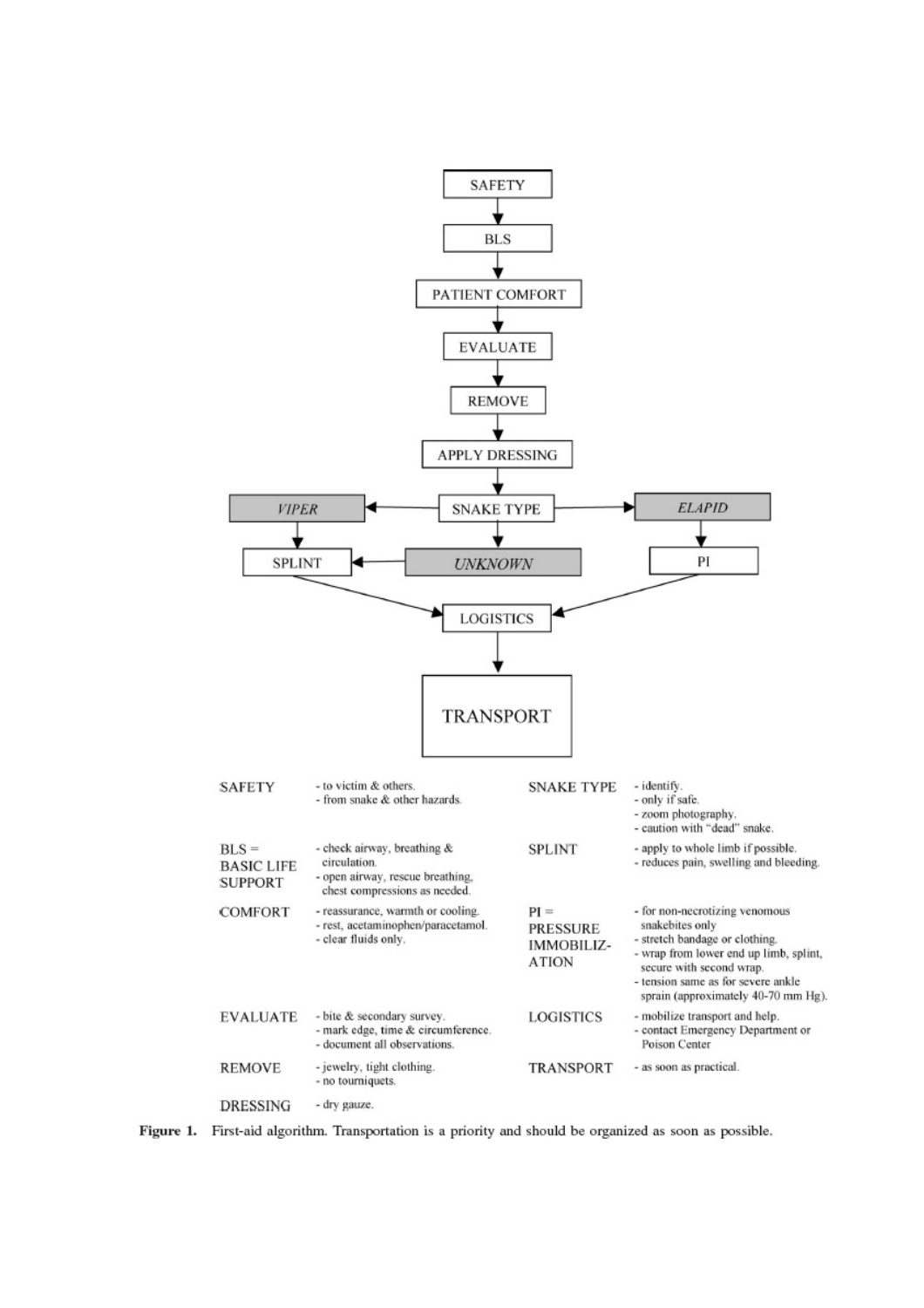

Figure 2. Advanced field medical treatment algorithm.